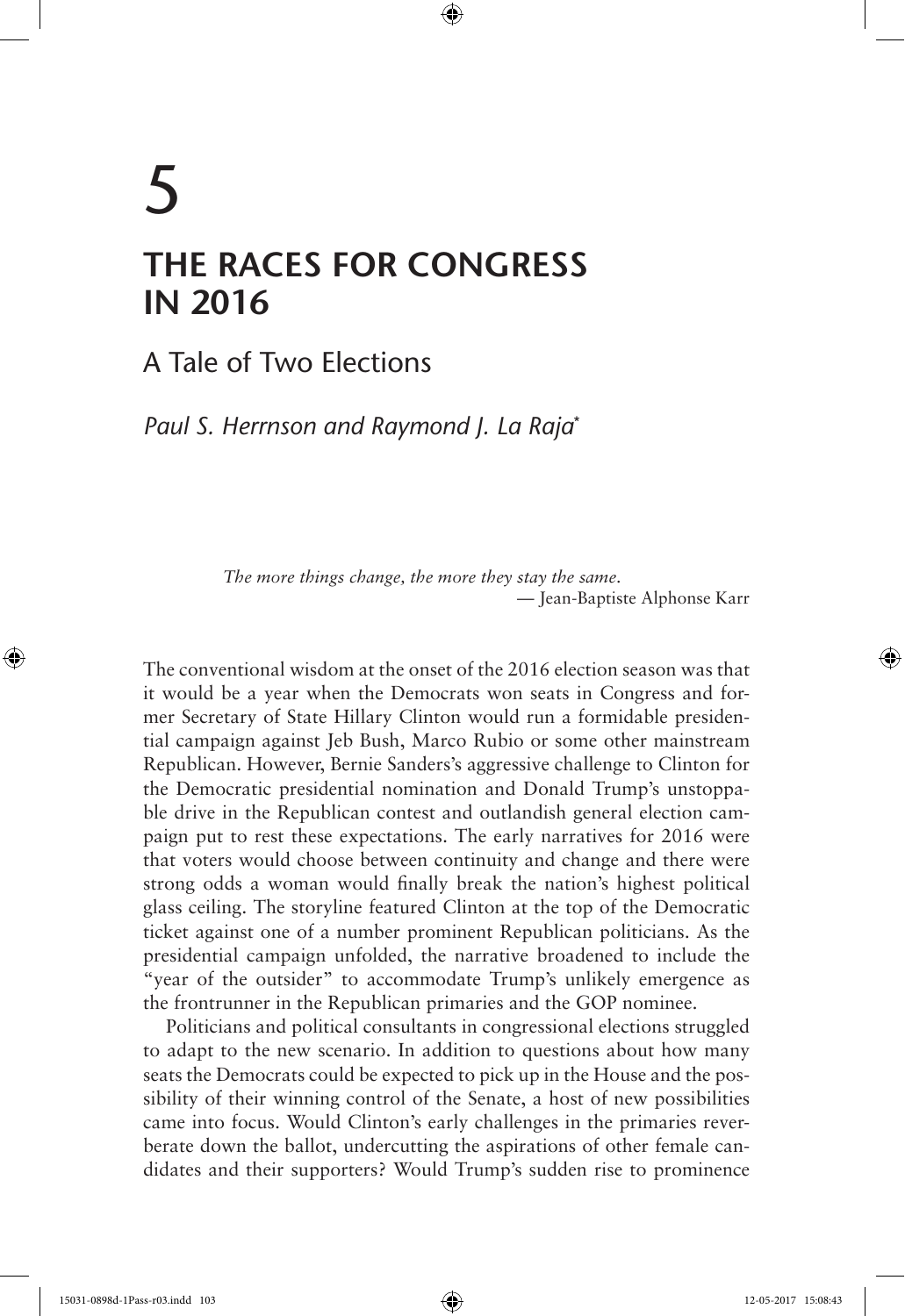have an alternative effect, fueling the candidacies and campaigns of political outsiders and their anti-Washington allies? Would the pro-Democratic national tide anticipated prior to Trump's and Clinton's nominations come to fruition, or would Clinton's projected coattails diminish as a result of the populist frenzy that bore similarities to the Tea party movement that captured the national stage in 2009?

⊕

In the course of addressing these questions, this chapter places the 2016 congressional elections in a broad context by describing the issues and concerns voters considered paramount and the effects of the presidential campaign on the national political conversation. It then turns to the impact of this context on the candidacy decisions of those who ran for the House and Senate and the responses of the Washington elites and other donors who participated in campaign financing. Next are a discussion of the strategies the candidates used to appeal to voters and an analysis of the primary and general election outcomes. Relying on evidence from the congressional races, we conclude that 2016 was a tale of two elections, particularly with respect to women and outsider candidates. While partisan loyalties drove much of the election results in both the presidential and congressional races, the relatively weak connection between the candidacies and campaigns have implications for the relationship between members of the Trump administration and Congress, political reform, and other aspects of policymaking.

# **Two Types of Elections**

There are two overarching types of congressional elections. The first, sometimes referred to as a "status quo," or "localized" election, is characterized by contests that focus primarily on the abilities, experiences, and public service records of the candidates and on issues of major concern to local voters. Because of the many advantages they enjoy over challengers, an overwhelming number of incumbents who seek reelection in status quo election cycles win.

The second type of election cycle, often referred to as a "nationalized" or "tidal wave" election, is one in which national political, economic, or social forces create an environment that strongly favors one party usually the party out of power—and results in a sea change in the partisan composition of Congress and other elective institutions. An election that is nationalized in one party's favor leads to greater enthusiasm and participation by that party's contributors, activists, and electoral base, thereby increasing the support that party and its candidates are able to attract. It also increases the level of support congressional and other candidates receive from the independent or swing voters whose backing is often the key to victory in marginal districts.

⊕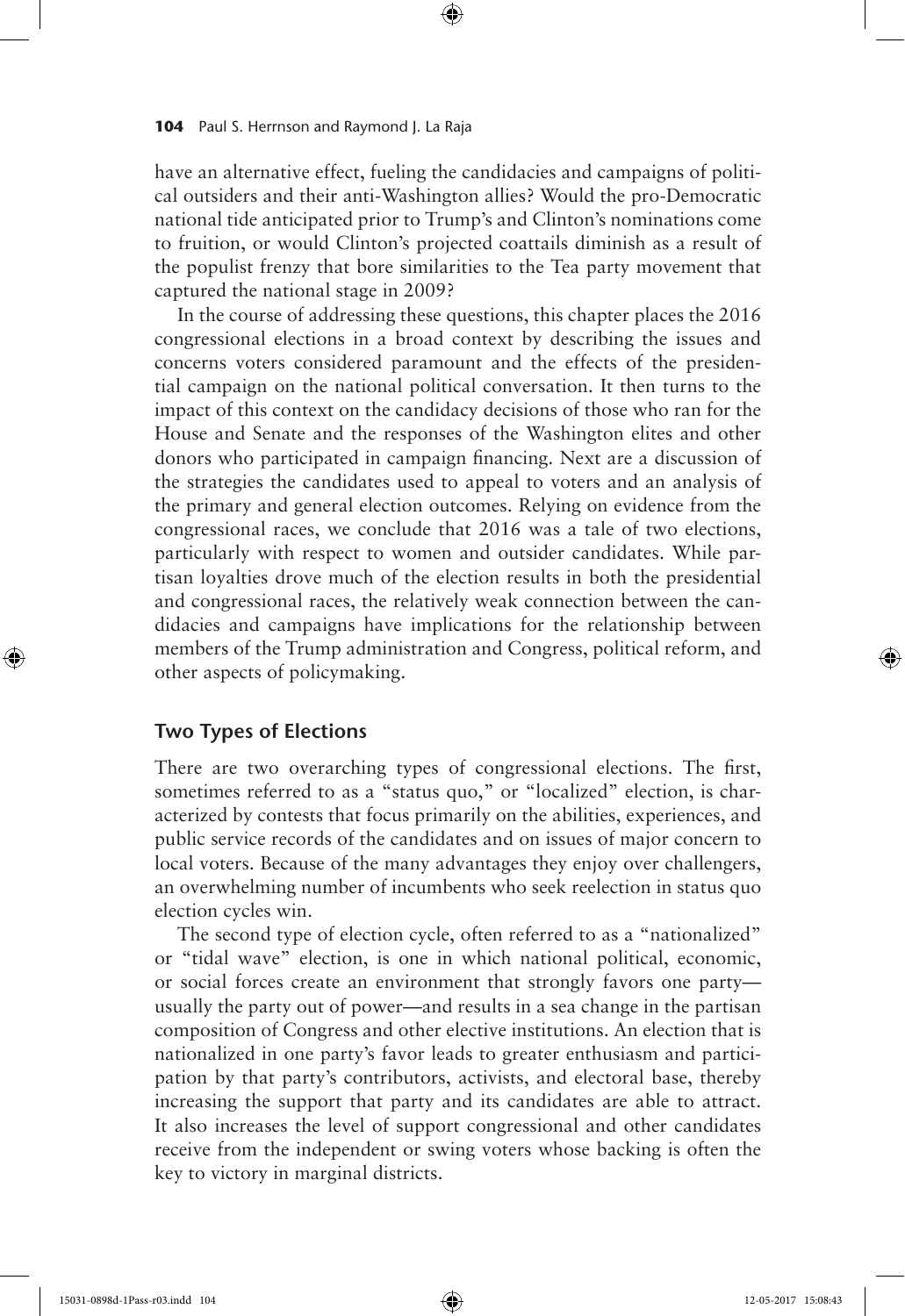The ability to campaign on the same, or very similar, issues greatly benefits candidates who belong to the favored party in a nationalized election. When local and national issues dovetail, candidates whose communications are consistent with those of their party and its interest group and media allies find it easier to break through the cacophony of voices heard in competitive elections. This is especially beneficial to congressional challengers, who are at a disadvantage in getting their message heard by voters. Nationalized elections result in virtually all of the favored party's incumbents successfully defending their seats, an unusually large number of its challengers getting elected, and the success of most of its open-seat candidates.

# **Run Up to the Election**

Conflicting dynamics made it more difficult than usual to assess what kind of election this would be. On the one hand, ongoing concerns associated with the economy, immigration, fear of terrorism and other seemingly intractable issues resulted in voter frustration with national politicians. Much of this hostility was directed toward Congress, which plausibly makes voters want to "throw the bums out." This scenario might have led to heavy losses for the Republican majority. Given the large number of Senate seats being defended by Republicans in states with close presidential contests in 2012, it seemed entirely plausible. In the House, Democrats faced longer odds to take a majority, needing to win 30 seats. Most prognosticators believed it would take a tidal wave to bring in that many Democratic House members, especially given the lopsided partisanship in many districts (Harwood 2016).

On the other hand, the President was a Democrat, which makes it less likely the voters will blame just one party. Obama's popularity was contingent on partisan identity of voters: Republican partisans and independents who lean toward the GOP disliked him, while Democrats and independents predisposed toward their party were highly supportive. Neither party's congressional candidates could rely on the divided popularity of the President to help them in closely contested districts where the partisan balance among voters was close. The environment provided few opportunities for these candidates to claim credit or assign blame for the federal government's performance or the state of the nation.

More critically for congressional candidates in close elections was how they positioned themselves vis-à-vis the presidential candidates. Trump was clearly a provocative candidate. Several of his stances on trade, immigration, and social security were the antitheses of positions long held by the mainstream of the Republican party. He also ignited controversies with his statements about preventing Muslims from entering the country,

⊕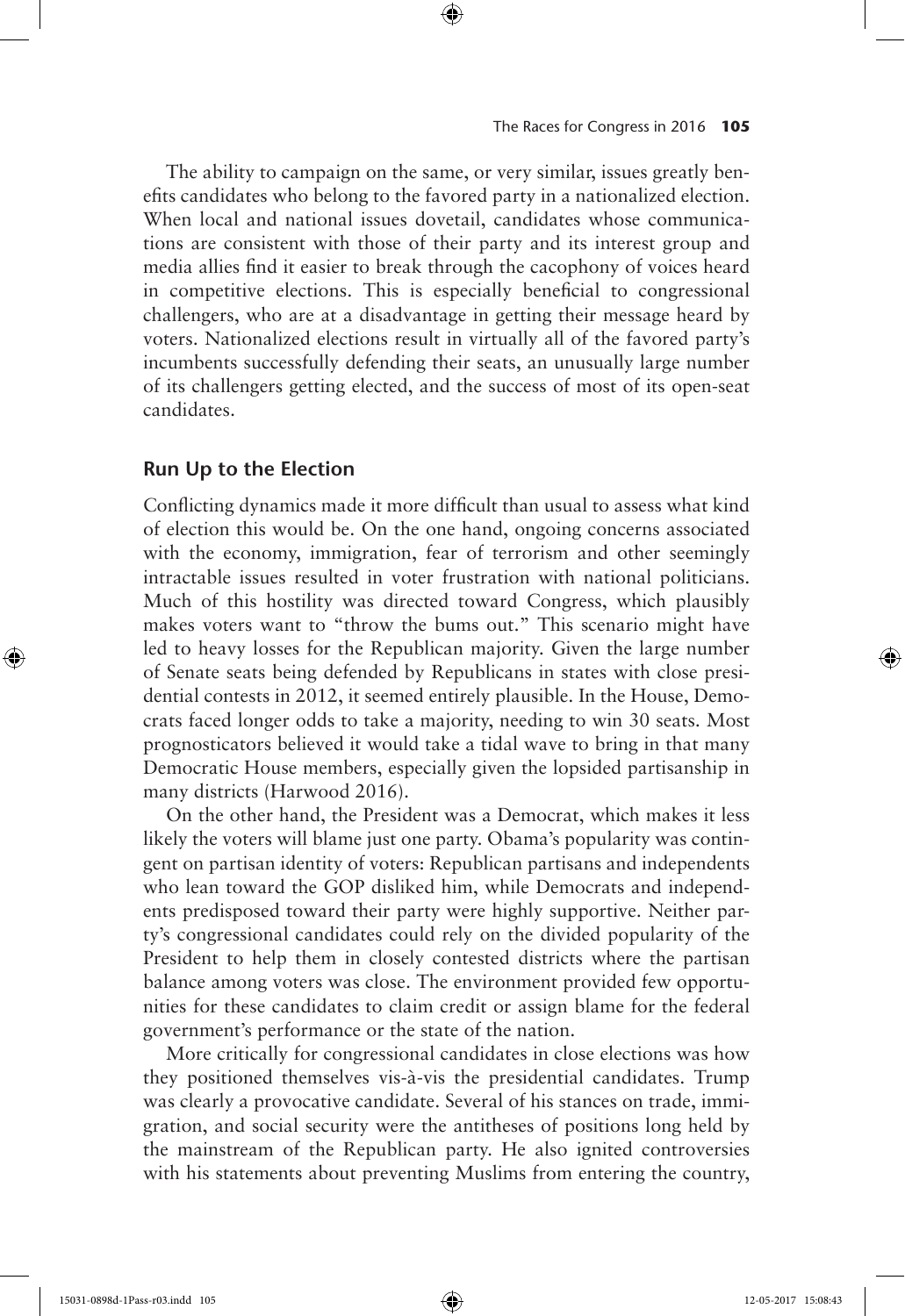calling Mexican immigrants rapists, and belittling the parents of a fallen war hero. Most dramatically, he was caught on a 2005 videotape bragging about groping women. Such behavior is typically outside the norms for major party nominees and created a dilemma for GOP congressional candidates on whether to endorse or run away from him. Many Republicans in close races did not want to anger staunch GOP voters by shunning Trump, but also wanted to hold vital swing voters who disapproved of Trump's behavior. Most danced around the subject by trying to obscure how much or how little they supported him.

⊕

Most—but not all—Democratic candidates allied themselves closely with Clinton. They were hopeful that Trump's candidacy would be a catastrophe for the GOP that would keep Republican voters from the polls and win over independents for Clinton. A large Clinton victory offered the prospect of a nationalized election with candidates riding into office on Clinton's coattails. There was considerable mention in the mainstream media about a landslide election in the Electoral College in favor of the Democrats. As late as mid-October, there were even hopes that a 10-percentage point Clinton victory—which was not out of the question at the time—would enable the Democrats to win back control of the House (Harwood 2016).

# **The Strategic Context**

⊕

Candidates, consultants, party officials and interest group strategists assess the political environment, including the circumstances in each district and the national dynamics. At the local level, important considerations include the intentions of the incumbent and other potential candidates, and the partisan history of the seat. Relevant national-level factors include whether it is a presidential or midterm election year, the state of the economy, the President's popularity, international affairs, and the public's current attitudes toward the federal government.

In the United States, candidates assume most of responsibility for running their campaigns. While party labels matter, candidates cannot rely entirely on the party or its top standard-bearers to help them win. Political parties and interest groups play important roles in elections, but they remain largely in the background, providing funds, strategic advice, issue and opposition research, targeting data, voter mobilizing drives, and assistance with fundraising and navigating the world inhabited by campaign consultants. Increasingly, parties and groups have spent huge sums on "independent ads" to help favored candidates, and in some of the most competitive races these organizations outspend the candidate committees. Nonetheless, the norm remains that candidates are the focal point of campaigns and they are expected to sustain and manage a personal campaign committee to get elected. This arrangement puts a lot of pressure on getting resources and coming up with a strategic message.

15031-0898d-1Pass-r03.indd 106 12-05-2017 15:08:43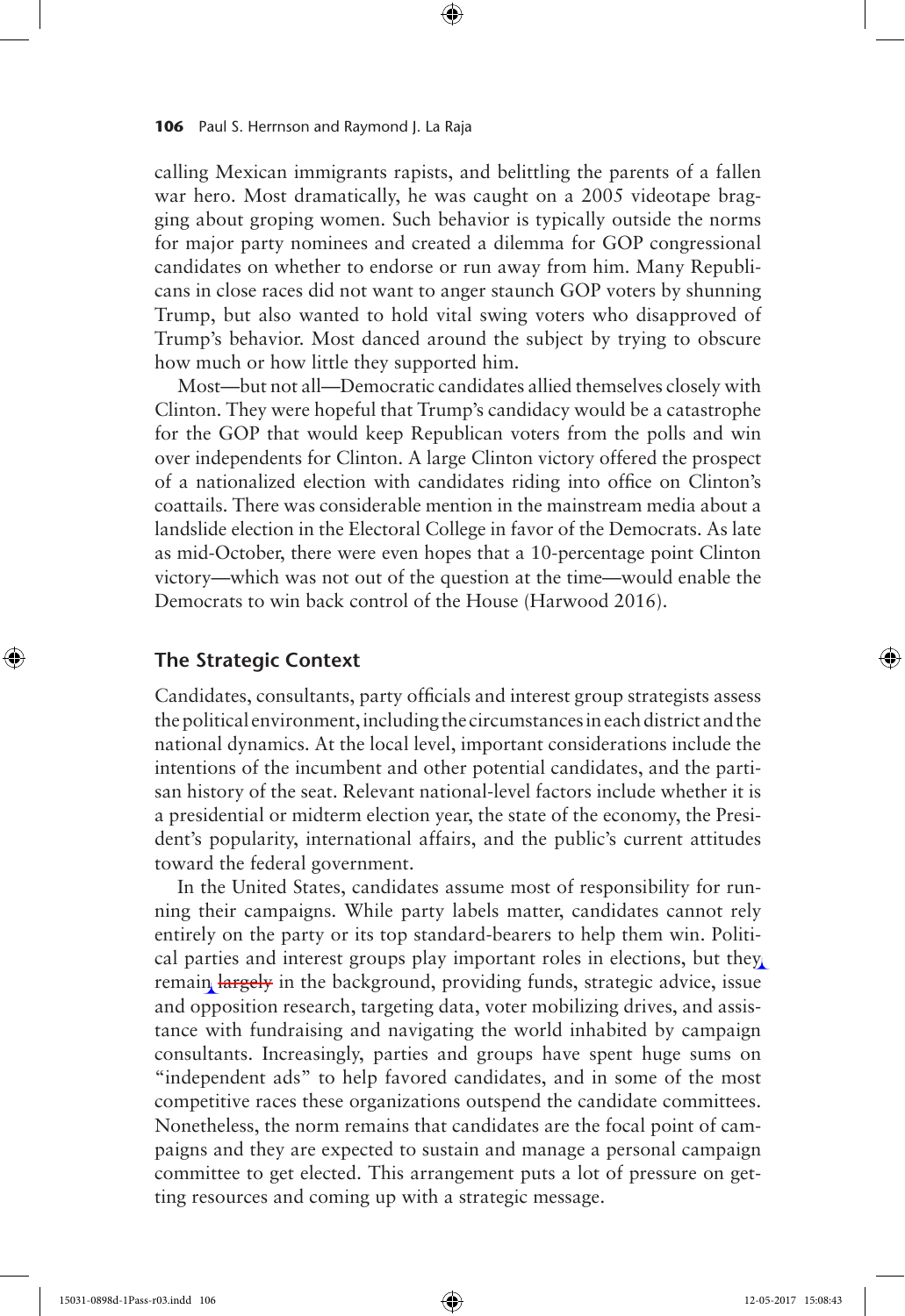Another key aspect of congressional elections is the significant advantages that accrue to incumbents. Officeholders are very hard to unseat. First, they typically possess a favorable share of partisan voters in their districts, making it difficult for challengers from another party to unseat them. Second, being a member provides perks of office that allow them to bring resources to the district and advertise through mailings to constituents. Third, and related, members frequently showcase themselves throughout the year by appearing at local events and getting good attention from local media, which is typically very friendly to them. Fourth, as powerful officeholders it is easier for them to raise money from Washington PACs. All of these advantages create the expectation that they are formidable to beat, which makes it less likely that strong challengers will emerge to challenge them (Jacobson and Kernell 1981; Stone, Maisel and Maestas 2004). For this reason more than 90 percent of House incumbents and 80 percent or more of Senate running for reelection typically win. In 2016, this figure for the House was 97 percent, which was slightly higher than in 2014 when it was 95 percent. In the Senate, 90 percent of incumbents were reelected in 2016 compared to 82 percent in 2014 (Center for Responsive Politics 2016c).

⊕

Potential candidates also assess public opinion. They know that citizen attitudes about the direction of country and economy all play a role in shaping voter decisions at the ballot box. To the degree that people are dissatisfied they are likely to blame the incumbent party, particularly the party of the President. The public was very discontented with the way things were going in the nation. According to Gallup, just 29 percent of Americans said they were satisfied in September 2016.<sup>1</sup> Public dissatisfaction has been in decline since 2002 and reached as low as 10 percent during the years 2009–2010 after the Great Recession. Since then, it stabilized at a higher level through the Obama years, although it remains relative low compared to the late 1980s and late 1990s (both periods when the economy was doing well). Going into the 2016 election, public opinion was difficult to read for prospective candidates. On the one hand, satisfaction in the direction of the country was relatively low, but the economy had been improving steadily. These two factors seemed at odds in contemplating which party would be favored.

Related but somewhat distinct, is public opinion about the President. High approval tends to benefit congressional candidates of the President's party and low ratings typically have the opposite effect. Obama's approval had been rising toward the close of his presidency. He remained very popular among members of his own party and moderately popular among independents, but intensely unpopular among Republicans. On balance, this should have been a slight benefit to Democratic candidates, or at least provided some neutral turf upon which to wage an election. On the other hand, an election in which voters appear to want change could spell

⊕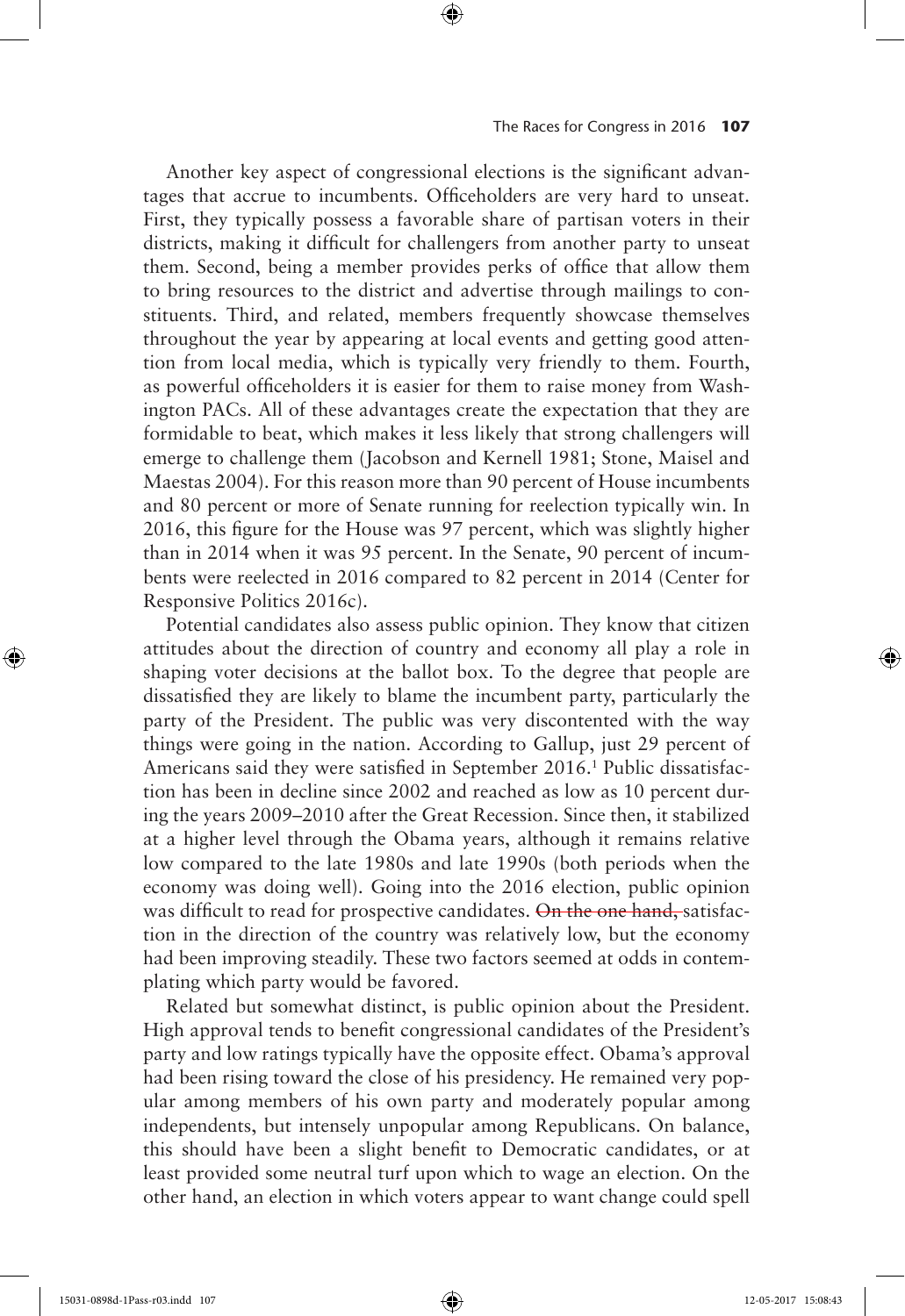problems for the incumbent party in the White House—especially for a candidate, like Clinton, who was trying to win a third consecutive term for the Democrats. She framed her governing agenda as a continuation of the Obama presidency. Based on exit polls of voters, it appears that Clinton was not able to generate the same enthusiasm for her campaign as the previous Obama campaigns. The resulting depressed turnout of the Democratic coalition precluded a "wave election" even though she won the popular vote.

⊕

Finally, there is the potential impact of the presidential campaign. Clinton had the challenge of winning a third consecutive term for the Democrats, a situation in which opposition party and independent voters are usually more enthusiastic for their candidate than those in support of the incumbent party. The first sign of dampened excitement for Clinton was her struggle to gain the votes of younger generation of voters compared to her chief rival in the Democratic nomination, Bernie Sanders, the independent socialist Senator from Vermont. However, larger concerns loomed within the Republican party. Trump's popularity among the primary electorate relative to more mainstream Republicans was fostered by a deep unhappiness with the status quo and political elites similar to that which gave rise to the Tea party. The success of his populist message suggested that outsiders in congressional campaigns might do well. Traditional Republican elites, however, had concerns about his fitness for office, given his lack of political experience and his controversial remarks about immigrants, Muslims, and women. Indeed, many fellow Republicans running for Congress feared a backlash against their candidacies. This threat seemed so real that many tried to distance themselves from him during the campaign or at least keep him at arm's length.

In sum, the strategic context for the 2016 congressional elections was composed of a mix of variables that made many outcomes uncertain. Despite the structural advantages for incumbents, the presidential primaries suggested a groundswell of support for outsiders like the GOP nominee Trump and Democratic primary contender Bernie Sanders. These dynamics indicated a strong dissatisfaction with the status quo, which could generate energy against incumbents. The situation was particularly fraught for the GOP because many of their voters appeared energized for change after two terms with President Obama, but the nomination of Trump potentially undercut this advantage because he seemed so unpredictable.

# **Candidate Emergence**

Experienced politicians focus on the immediate circumstances in their districts when contemplating a candidacy. Quality challengers also give some consideration to the national mood, particularly if they believe that

⊕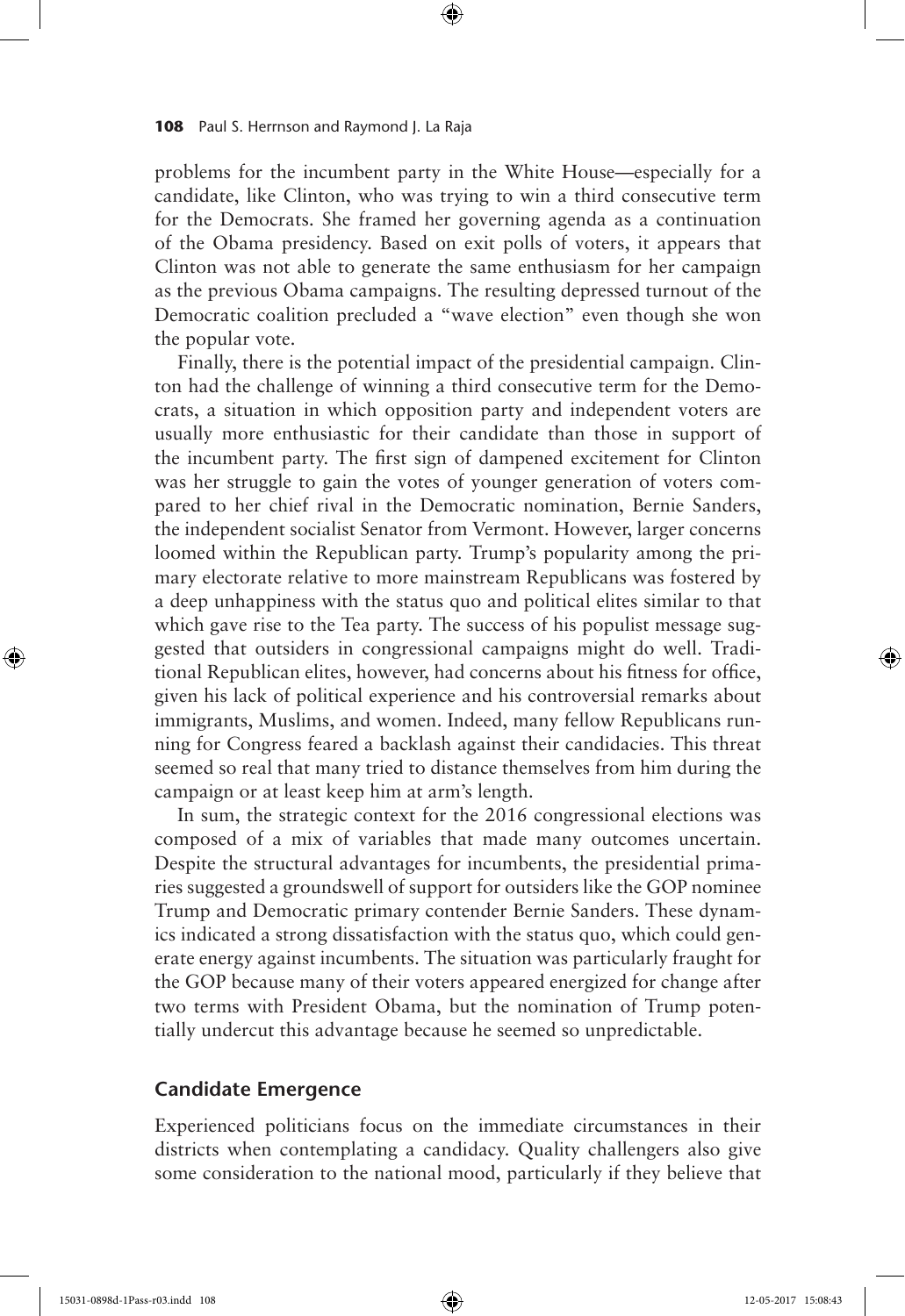dissatisfaction with the status quo or the government's performance will be an advantage for their party. Such sentiments give challengers who have previously held office and unelected politicians—those who previously ran for Congress, served as a party official, held an appointed position in government, or had some other significant political experience a better chance to win. They may even create opportunities for some political amateurs (candidates with limited political experience) to win.

⊕

As is the case in most presidential election cycles, the race for the White House had the potential to drown out the political discussion in individual congressional elections. Trump ran on the theme that it was "time for change," while Clinton's message emphasized "staying the course." Reputable prediction models—focusing on the state of the economy, presidential popularity and the number of years an incumbent party held the White House—gave a slight advantage of winning to the Republicans (Abramowitz 2016). But Trump was not a typical candidate, which created greater uncertainty with these models. He had no elective office experience and ran a brash and controversial campaign that highlighted strongly populist themes. Given the mood that propelled Trump through the nominations one might think being an outsider also would helpful to congressional candidates.

At the same time, female potential candidates may have also been inspired to jump in the race because it was clear for a long time that Clinton would be running. Women previously had run for a major-party nomination. What made 2016 different than 2008, when Clinton was defeated by Obama—and 1972 when New York Democratic Congresswoman Shirley Chisholm became the first African-American woman to run for the Democratic nomination, and 2016 when Senator Margaret Chase Smith of Maine sought to lead the Republicans—was that it was common knowledge among most political insiders, journalists, and Americans who follow politics that Clinton and her allies had all but cleared the field of her strongest known opponents. Many political insiders believed this could be the year for Clinton to shatter the political glass ceiling, and her candidacy could inspire the candidacies and victories of other women.

Nevertheless, data recording the background characteristics of congressional candidates demonstrate that the 2016 election was fairly typical in terms of the numbers of outsiders who ran for the House and Senate and the outcomes of their elections. The story begins before the congressional primaries, when incumbents decided whether to run for reelection or leave office. Fifty-one members retired or ran for another office, and four resigned The next stage involved nonincumbents' declarations of candidacy for a party nomination. There was little to no departure from previous primary elections. As Figure 5.1 shows, there was a slight surge in the number of outsider or "amateur" candidates, meaning those who lacked

15031-0898d-1Pass-r03.indd 109 12-05-2017 15:08:43

⊕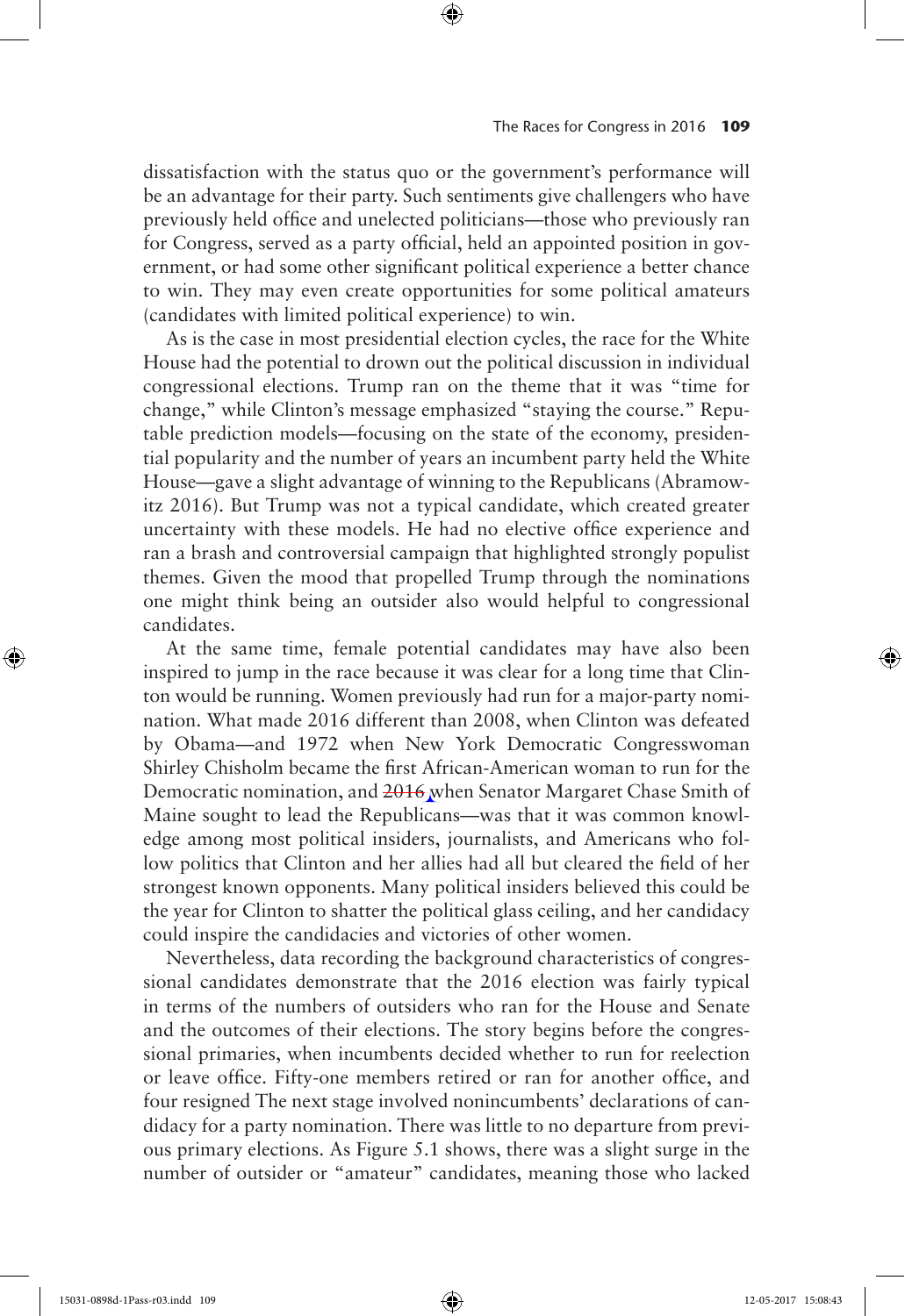



⊕

**FIGURE 5.1** House Candidates: Outsiders

*Source:* Data compiled by the author from candidates' web sites, other public sources, and Herrnson (2016).

significant political experience. The 814 outsiders who ran in 2016 reflects an increase over 2014 of 655, but many fewer amateurs ran in 2016 than in the 2008, 2010, and 2012 elections—which were associated with the rise of the Tea party—or the surges of 1992 and 1994, which preceded and led to the Republican takeover of Congress. None of this was out of the ordinary. At the same time the number of unelected politics—i.e. those with some form of political experience—declined very slightly from 379 in 2014 to 348 in 2016, which was not much different from previous years.

Figure 5.2 shows a continuation of the trend of modest growth in the number of women House candidates. A total of 315 women ran in 2016, compared to 250 in  $2015$ . However, the pool of female candidates was nothing out of the ordinary, especially when compared to that of their male counterparts, who in 2016 outnumbered the women by 5:1, which is a similar ratio as 2014.

What can we make of the figures for outsider House candidates? As is usually the case, most potential and actual candidates decided whether to run after contemplating whether local voters might embrace the causes they sought to champion, giving some thought to the likely competition, and pondering the effects of the race on their families (Canon 1993). Their decision-making may not have been as systematic or strategic as that of politicians with significant elected or unelected political experience, but it had in common with them a strong local focus (Maisel and Stone 1997). The national conditions leading to Trump's ascendance in the Republican

⊕

↔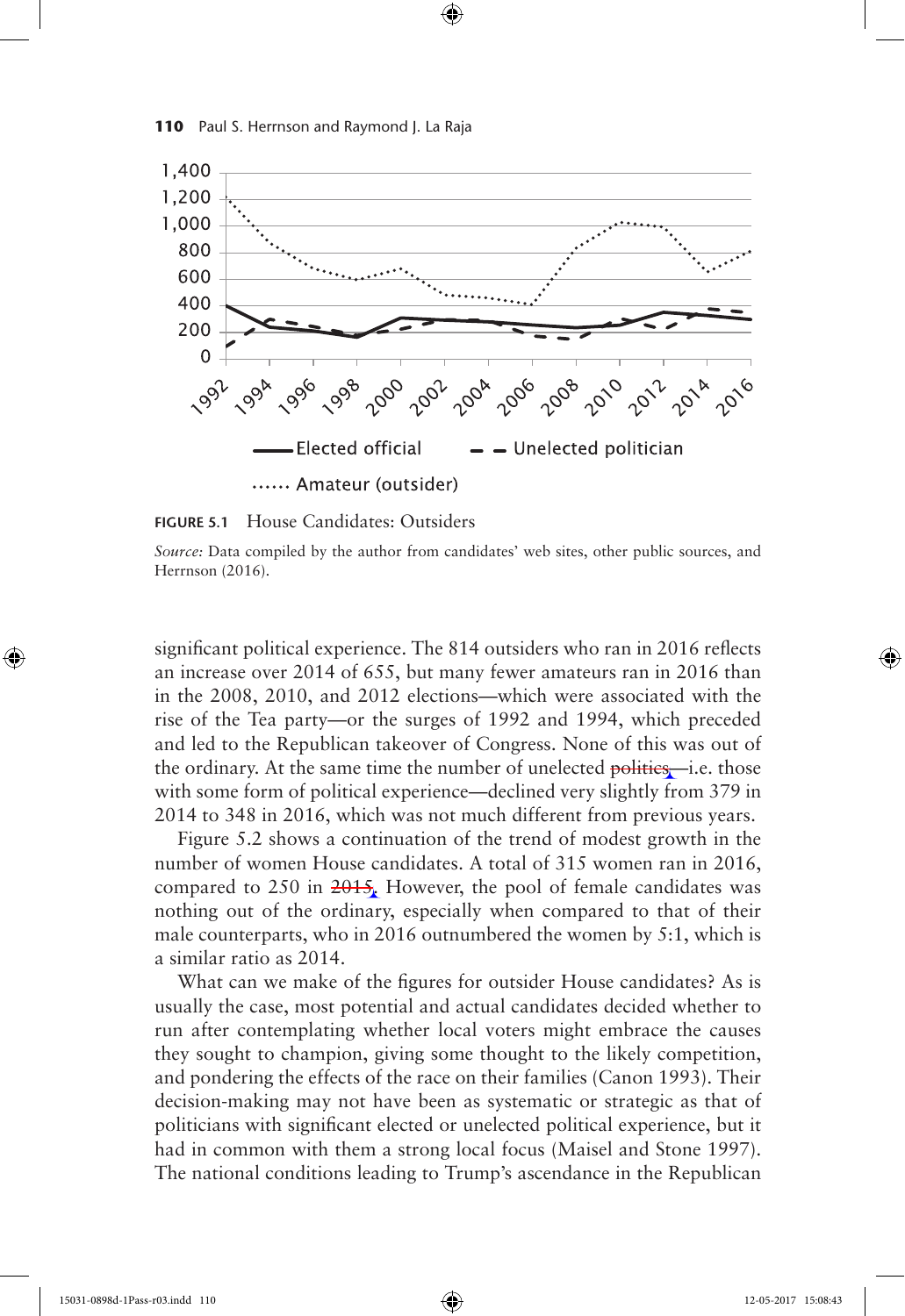

⊕

**FIGURE 5.2** House Candidates: Women

*Source:* Data compiled by the author from Center for American Women and Politics (2016); candidates' web sites; and other public sources.

presidential primaries appear to have done little to boost the number of outsider candidates. Trump's candidacy itself also does not appear to have inspired more outsiders to run than usual.

Similarly, women who had some interest in running for the House appear to have been reading different tea leaves than Clinton. Her decision, like that she made in 2008, was influenced by national factors and the product of many years of planning. Would-be female House candidates responded to opportunities that would be recognizable in conversations at local coffee houses rather than conference rooms in the nation's capital. Many undoubtedly found Clinton's 2008 and 2016 presidential candidacies inspirational, but then they weighted factors closer to home when considering their own possible bids for office rather than follow the lead of a political icon.

## **The Campaign for Resources**

Candidates for most offices must organize their own campaigns to have any chance of victory. The first campaign—the campaign for votes—is a very public campaign designed to win votes. The second campaign the campaign for money and the other the resources needed to wage run a competitive campaign for votes—occurs early, and largely behind the scenes. Most congressional incumbents begin raising funds shortly after the previous election. Their objective is each to amass a war chest large enough to ward off or defeat a challenger. They devote long hours to fundraising, unless it becomes obvious they will face a strong challenger in

⊕

↔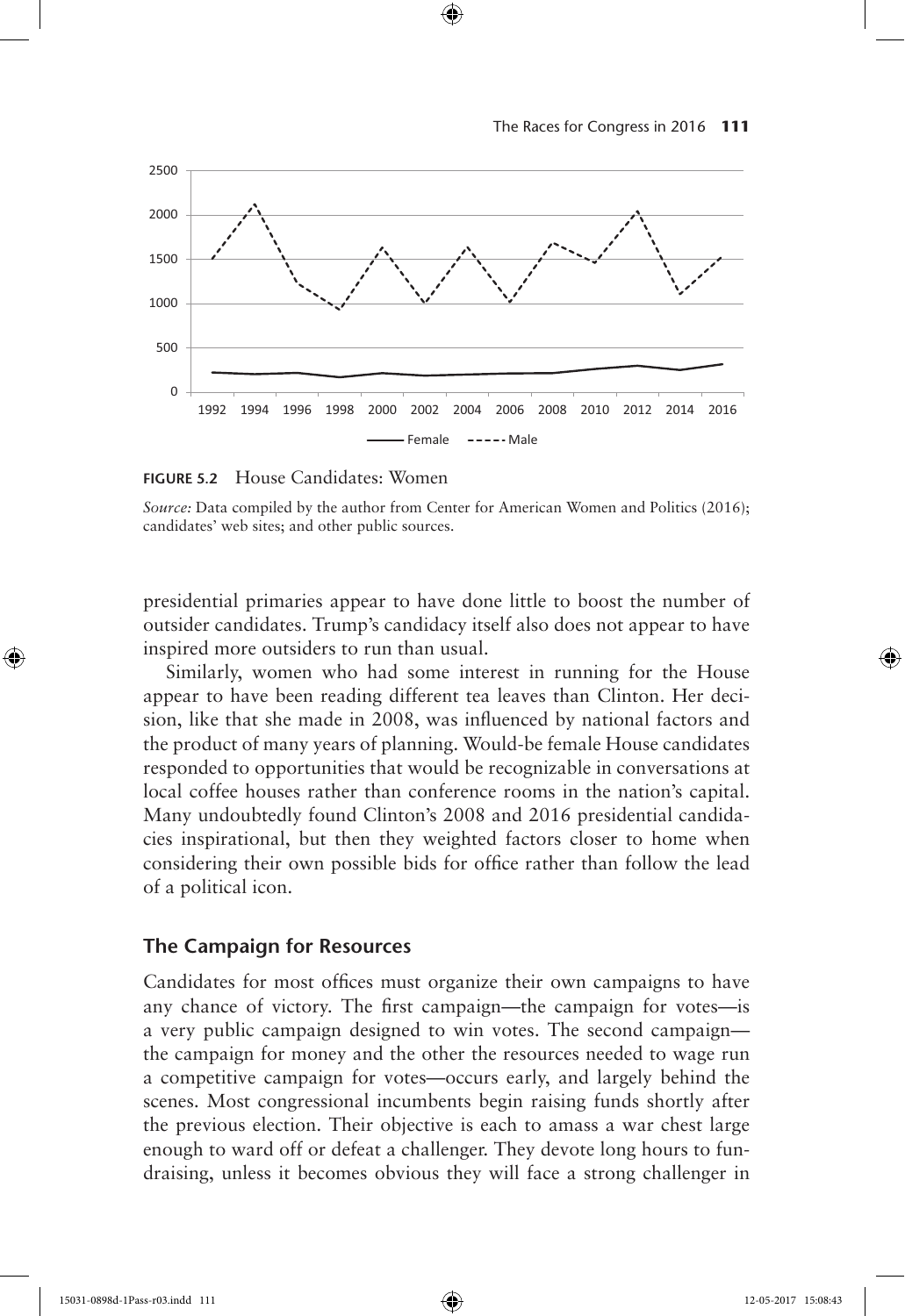neither the primary nor the general election. At that point, many scale back their fundraising efforts. Some continue to raise funds that they redistribute to congressional colleagues locked in close races or party committees that also participate in the redistribution of wealth (Herrnson 2016).

⊕

Most congressional challengers and open-seat candidates begin fundraising later than incumbents, in large part, because they first need to choose whether or not to run for office and, as previously noted, more time and effort usually goes into assessing that option than an incumbent's decision to run for reelection. Raising significant dollars early in the campaign season is important to a nonincumbent's election prospects. A good start demonstrating political viability enables candidates to begin to hire campaign staff, reach out to potential supporters, attract media coverage, and raise their profile among potential supporters. This process repeats itself, wherein early success in the money race leads to hiring more campaign staff and consultants, more media coverage and recognition as a strong candidate, and the ability to collect more money. With rare exceptions, a successful campaign for resources is an essential component to a successful campaign for votes (Herrnson 2016).

Importantly, the campaign for resources extends beyond campaign contributions. It also is intended to attract endorsements and the independent efforts of party committees and interest groups. Much of it is now spent independently both by party committees, and allied groups. Decisions by the federal courts in 2010 paved the way for more outside spending in congressional elections.2 Candidates, of course, would prefer to control as much money within their own committees, rather than rely on outside spending, with which they cannot legally coordinate. In 2016, the Wesleyan Media Project estimated that \$276.6 million was spent in House elections and \$593.3 million in Senate elections on broadcast television, national network and national cable (Wesleyan Media Project 2016). A significant portion of these ads were sponsored by independent groups affiliated with the congressional parties, or interest groups such as the Chamber of Commerce or Freedom Partners Action Fund, which is an ideological arm of the industrialists Charles and David Koch.

Because of these outside groups, political spending in House races has elevated since 2008 (pre-Citizens United<sup>3</sup>). As Figure 5.3 shows, congressional spending has been close to the \$4 billion mark since 2010 according to the Center for Responsive Politics. In 2016, campaign spending appears to be at a record level, outpacing 2014 by almost 9 percent (controlling for inflation).

Campaign money—especially independent spending—is concentrated in the tightest races. Indeed, in such races outside spending often exceeds the amount that candidates spend. Table 5.1 shows, for example that in the top 10 spending races for the U.S. House, outside groups outstrips the amounts spent by candidates in eight of those races. In Nevada's District 3, independent groups spent \$15.8 million—against the sum of \$3.6 million

⊕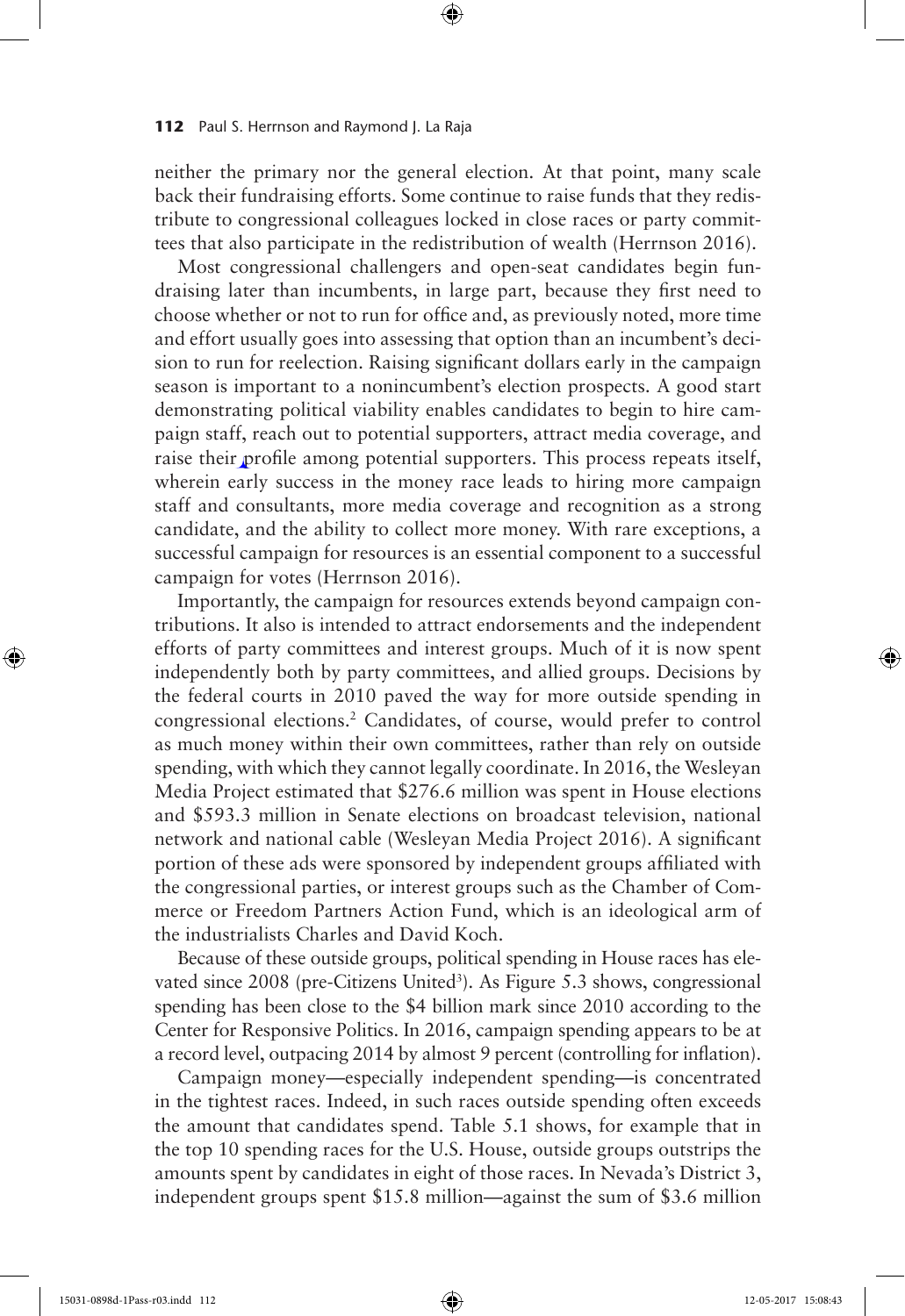



 $\bigoplus$ 

for both candidates—which reflects 80 percent of spending in the contest. On the Senate side, the contest in Pennsylvania outpaced spending in all races with a whopping \$162.2 million, of which \$121 million was independent spending. While party committees played a large role here so did partisan interest groups such as Freedom Partners Action Fund (\$7.2 billion) and the U.S. Chamber of Commerce (\$6.1 million), both in support of the Republican incumbent Patrick Toomey in his race against Democratic challenger Katie McGinty.

Returning to the question of whether 2016 was the year of the outsider or the year of the woman, pre-election fundraising patterns suggests it was not.4 Regarding outsiders running for the House, the level of money raised by amateurs appeared no better in 2016 relative to that raised by elected officials or unelected politicians in prior years. Figure 5.4 shows average fundraising through September for amateurs was \$282,000, which is 22 percent of elected officials' fundraising. This proportion is no different than it was in the 2014 midterms. Unelected politicians fared slightly worse in fundraising 2016 compared to 2014, while elected politicians did somewhat better.

The fundraising totals comparing men and women tell a similar story of stability. The average fundraising amounts for general election House candidates demonstrates that differences between men and women are not very large. Figure 5.5, which shows data through September 2016, suggests that female candidates continued to raise fewer dollars than men, but

⊕

**FIGURE 5.3** Spending in Congressional Races *Source:* Center for Responsive Politics (2016a). *Note:* All dollar amounts adjusted for inflation.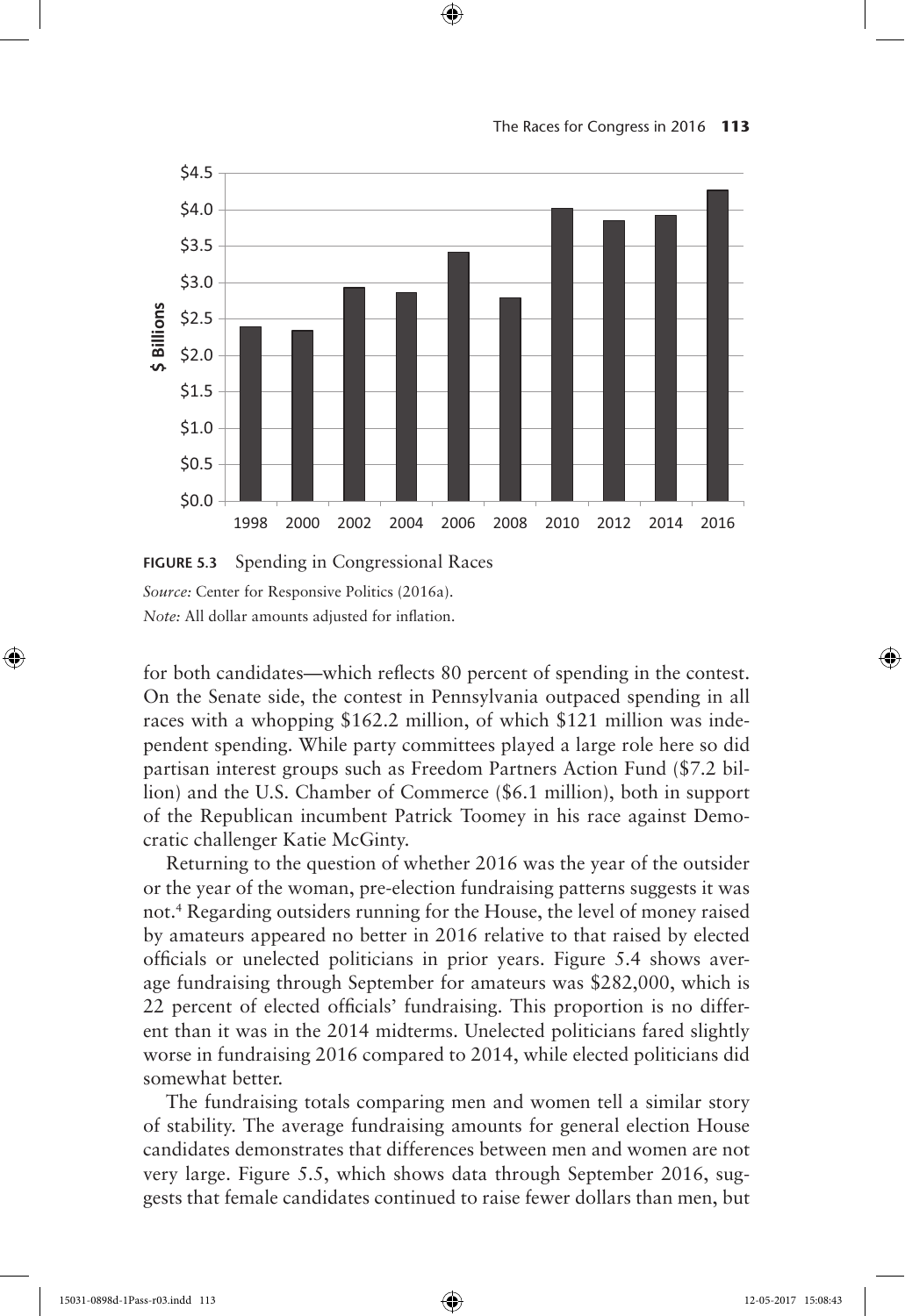TABLE 5.1 Top Congressional Races for Spending **TABLE 5.1** Top Congressional Races for Spending

 $\overline{\phantom{a}}$ 

 $\bigoplus$ 

| House  |                                                                                                                                                                                                                                           |                              |                                |                              |                   |
|--------|-------------------------------------------------------------------------------------------------------------------------------------------------------------------------------------------------------------------------------------------|------------------------------|--------------------------------|------------------------------|-------------------|
| Rank   | Race                                                                                                                                                                                                                                      | Candidate                    | Indep Spending                 | Total                        | $%$ Indep         |
|        |                                                                                                                                                                                                                                           | \$8,078,629                  | \$14,618,676                   | \$22,697,305                 | 64%               |
|        |                                                                                                                                                                                                                                           | \$6,394,555                  | \$15,778,187                   | \$22,172,742                 |                   |
|        |                                                                                                                                                                                                                                           | \$13,592,735                 | \$7,226,778                    | \$20,819,513                 | 71%<br>35%<br>77% |
|        |                                                                                                                                                                                                                                           | \$4,697,925                  | \$15,614,715                   | \$20,312,640                 |                   |
|        |                                                                                                                                                                                                                                           | \$6,585,964                  | \$12,965,671                   | \$19,551,635                 |                   |
|        |                                                                                                                                                                                                                                           | \$3,634,991                  | \$15,813,800                   | \$19,448,791                 | 66%<br>81%<br>44% |
|        |                                                                                                                                                                                                                                           | \$10,507,915                 | \$8,352,229                    | \$18,860,144                 |                   |
|        |                                                                                                                                                                                                                                           | \$5,213,478                  | 13,191,556                     | \$18,405,034                 |                   |
|        |                                                                                                                                                                                                                                           | \$7,790,699                  | \$9,468,016                    | \$17,258,715                 | 72%<br>55%<br>60% |
|        | Virginia District 10<br>Minnesota District 08<br>Florida District 18<br>Pennsylvania District 08<br>Colorado District 06<br>Colorado District 06<br>Mevada District 10<br>Florida District 26<br>Rew York District 26<br>Mane District 26 | \$6,783,510                  | \$10,068,301                   | \$16,851,811                 |                   |
| senate |                                                                                                                                                                                                                                           |                              |                                |                              |                   |
| Rank   |                                                                                                                                                                                                                                           |                              |                                |                              |                   |
|        | Pennsylvania Senate<br>New Hampshire Senate<br>Nevada Senate<br>Ohio Senate<br>Florida Senate<br>Florida Senate<br>Missouri Senate<br>Indiana Senate<br>Indiana Senate                                                                    | \$40,516,131                 | \$121,690,105                  | \$162,206,236                |                   |
|        |                                                                                                                                                                                                                                           | \$30,063,341                 | \$88,906,240                   | \$118,969,581                | 75%<br>75%<br>81% |
|        |                                                                                                                                                                                                                                           | \$21,201,476                 | \$90,643,954                   | \$111,845,430                |                   |
|        |                                                                                                                                                                                                                                           |                              |                                |                              |                   |
|        |                                                                                                                                                                                                                                           | \$31,741,599<br>\$30,003,871 | $$52,281,410$<br>$$49,174,435$ | \$84,023,009<br>\$79,178,306 | 62%<br>62%<br>76% |
|        |                                                                                                                                                                                                                                           | \$19,206,056                 | \$59,943,874                   | \$79,149,930                 |                   |
|        |                                                                                                                                                                                                                                           | \$21,853,818                 | \$45,095,769                   | \$66,949,587                 | 67%               |
|        |                                                                                                                                                                                                                                           | \$19,981,337                 | \$45,234,817                   | \$65,216,154                 | 69%<br>45%        |
|        |                                                                                                                                                                                                                                           | \$35,144,671                 | \$28,284,459                   | \$63,429,130                 |                   |
|        | llinois Senate                                                                                                                                                                                                                            | \$25,405,056                 | \$4,940,998                    | \$30,346,054                 | 16%               |
|        |                                                                                                                                                                                                                                           |                              |                                |                              |                   |

 $\bigoplus$ 

Source: Center for Responsive Politics (2016b). *Source*: Center for Responsive Politics (2016b).

 $\bigoplus$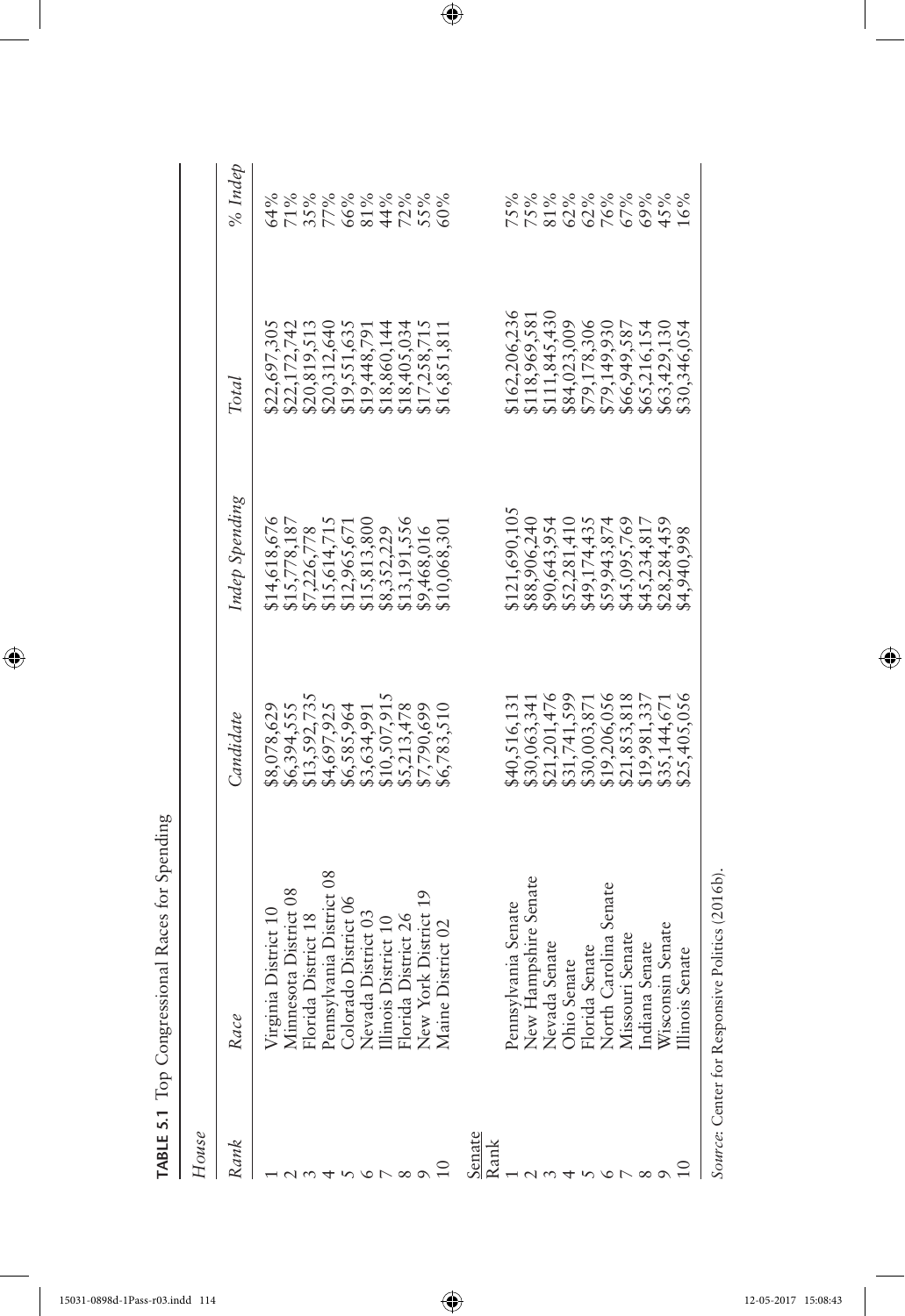The Races for Congress in 2016 **115**



 $\bigoplus$ 

**FIGURE 5.4** Fundraising for the House: Insiders vs. Outsiders, 2014 & 2016

*Source:* Compiled by the author from Federal Election Commission, candidates' web sites, other public sources, and Herrnson (2016).



**FIGURE 5.5** Fundraising for the House: Men vs. Women, 2104 & 2016

*Source:* Compiled by the author from Federal Election Commission, candidates' web sites, other public sources, and Herrnson (2016).

not by much. In the top Senate races, women fared well in head-to-head matchups with male candidates, such as in Nevada where Catherine Cortes Masto outraised Republican Joe Heck \$16 million to \$11 million. Similarly, the Democratic challenger in Illinois, Tammy Duckworth, outraised Republican incumbent Mark Kirk \$15 million to \$12 million.

⊕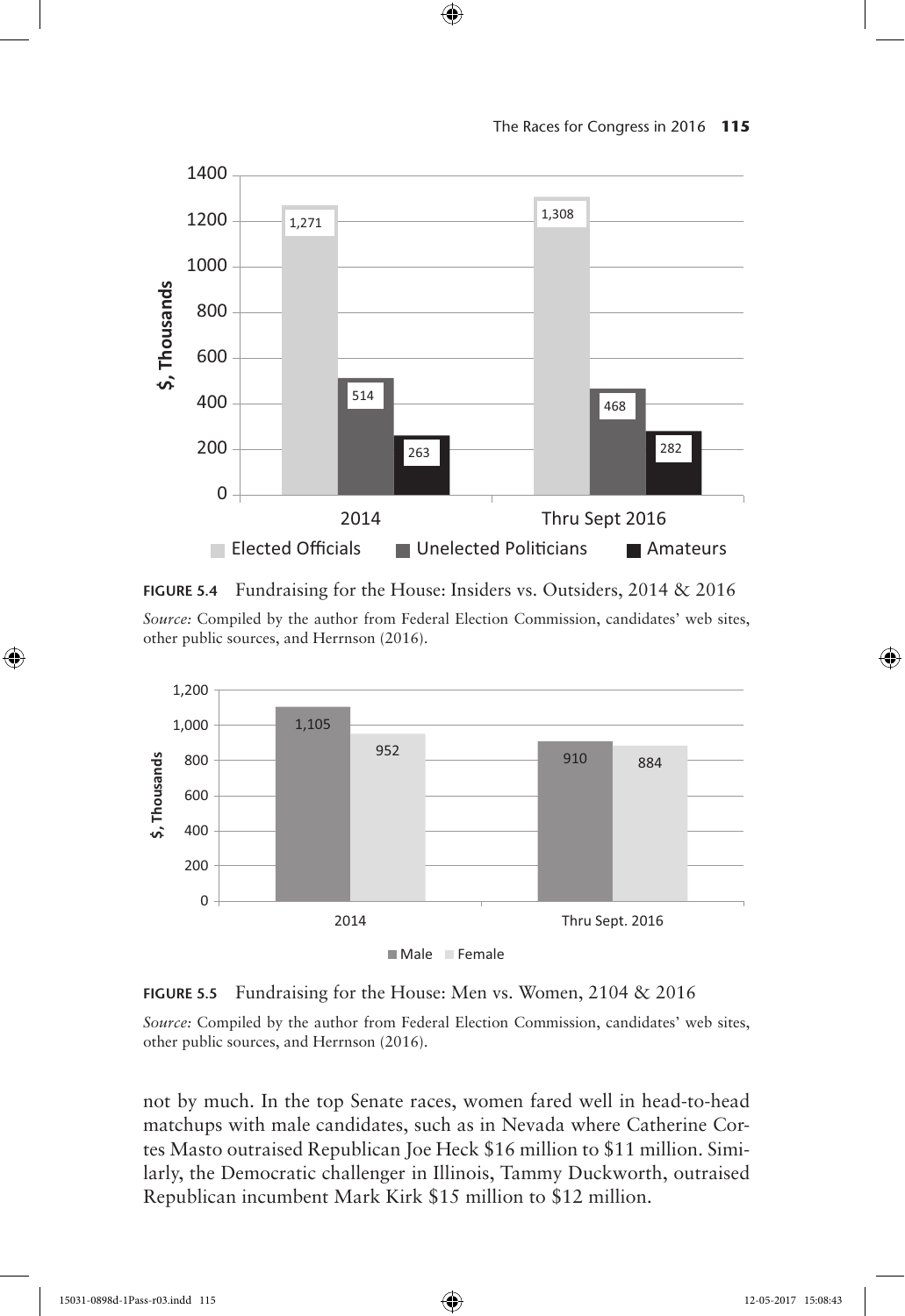# **The Campaign for Votes**

Despite the national context that affected the presidential and some congressional campaigns, the outcome of the 2016 congressional elections points clearly to a status quo election in which incumbents in both parties held their seats and neither party swept the open seat races. Democrats advanced just two seats in Senate and six in the House, leaving the Republicans with marginally smaller majorities in both chambers. In picking Trump for President, voters gave one party control over the elected branches of the national government, an advantage that President Obama enjoyed at the start of his first term. The Trump victory was a significant surprise, and because the election was so close, neither party benefitted from coattails. Both presidential candidates were viewed unfavorably by an unusually high number of voters, and the winner could not claim a popular mandate. Instead, most voters doubled down on partisan loyalties, which meant few incumbents faced serious challenges.

⊕

Steadfast partisan voting appears to be the new norm. Such loyalties, combined with growing ideological and democratic differences between the parties' electorates explain why votes for the presidency are so congruent with those for Congress, regardless of who is the presidential nominee. Despite the challenge Trump presented to Republican policy orthodoxy, as well as the sound and fury of his campaign, at the end of the day his campaign was not overly influential in determining the outcomes of many congressional elections. To be sure, Trump's appeal to rural and white working-class voters may have boosted votes for congressional Republicans in districts where these demographics were salient. This may have helped in toss-up districts such as New York's 22nd or Maine's 2nd district because these were disproportionally working class and rural compared to most congressional districts. And Trump's appeal to a faction of voters may have helped Republicans in key Senate races in the Rust Belt. At the same time, the Clinton campaign appeared to perform strongly in districts and states with greater than average share of college educated voters (Cohn 2016), but these were already Democratic strongholds.

Given the unpopularity of both presidential nominees, many candidates attempted to run on persona and local issues and away from the party's presidential candidates. This is a typical strategy for many congressional incumbents, who do not want their campaigns to be distorted by what is going on at the top of the ticket. House members and senators routinely communicate to constituents prior to the election using both congressionally funded mail, email, websites and social media, and campaign-funded communications. Republican incumbents in marginal seats—and many other GOP candidates in tight races who were concerned about Trump's unpredictability—took extra steps to distance their campaigns from those at the top of the ticket, in several instances refusing to support the GOP

⊕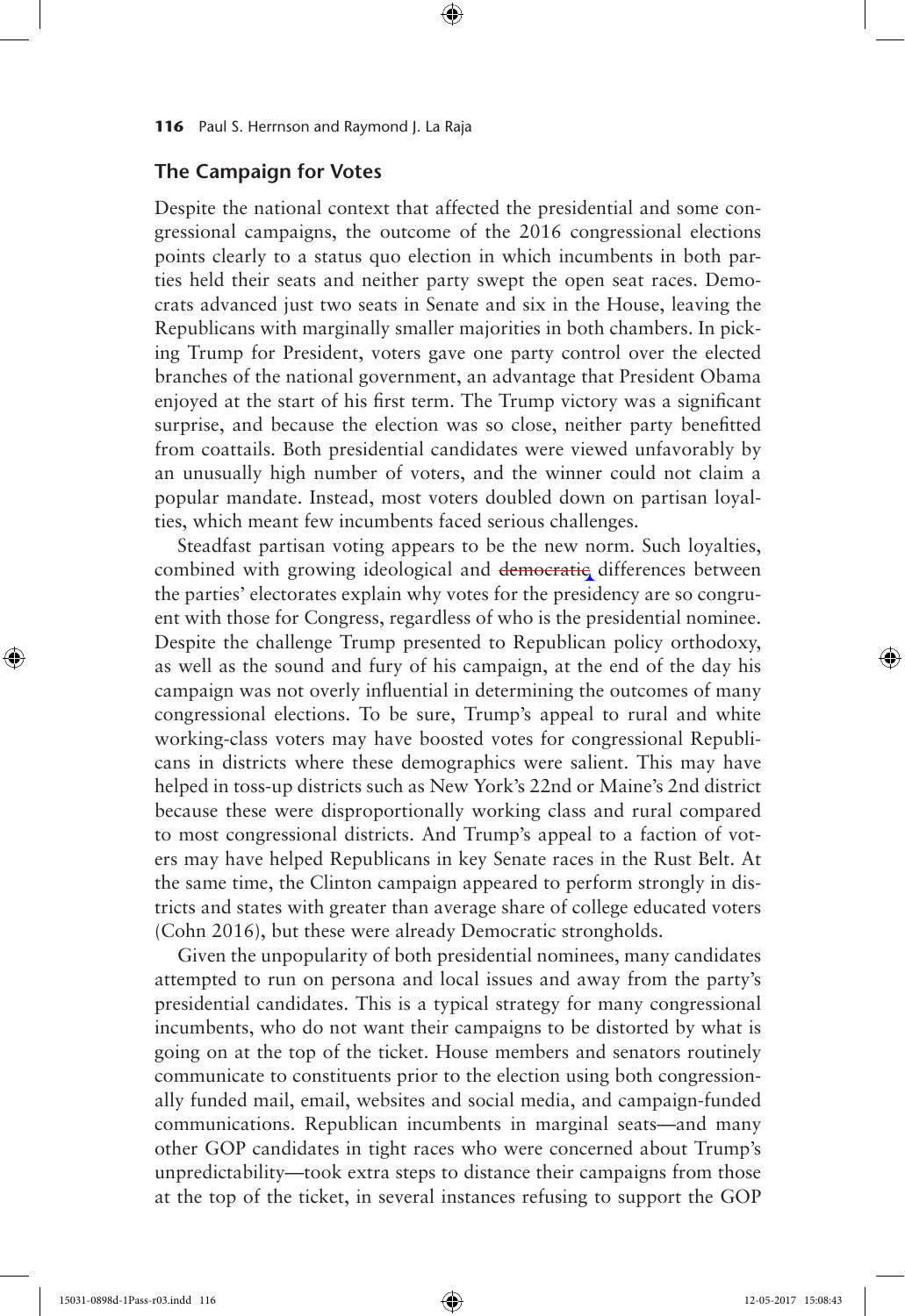presidential nominee, such as Republican incumbent Mia Love in Utah's 4th district. To be sure, presidential candidates intruded on local races when their remarks or actions set the news agenda. In such instances, the candidates were forced by their opponents to respond to controversial remarks by the presidential candidates, (e.g. Trump's tweets, statements at rallies and videos), or events (Clinton's emails from a private server at the State Department, the announcements of the FBI investigation, and the DNC emails unloaded in final months by WikiLeaks).

⊕

Trump, in particular, was an extraordinarily complex presidential contestant for candidates of his own party. The GOP's most prominent elected official, Speaker of the House Paul Ryan (R-WI), had difficulty giving his full support to Trump. When the *Washington Post* unearthed a 2005 video of Trump boasting about his groping of women, Ryan and leading Republicans began to walk back their endorsements of him and several insisted that he drop out of the race. Immediately after the video release, Ryan requested that Trump not appear with him at a campaign event in Wisconsin. The Speaker looked as if he was writing off the Trump candidacy when he suggested in a GOP conference call to members that they should choose their own path to victory and, according to one participant, he said "do what's best for you in your district" (Barabak and Mascaro 2016). This was a signal to Republican candidates to localize the race as much as possible and distance themselves from the top of the ticket.

# *House Races*

⊕

Since the typical congressional election has an incumbent who is not threatened seriously, most campaign messages remained positive relative to the presidential campaign. Incumbents have cultivated a positive image and relationship with constituents, and do not want to see that fray with a negative campaign. For this reason they frequently ignore opponents and rarely resort to sharp attacks on challengers unless the race gets very close. In contrast, challenges and open seat campaigns need to be more aggressive in getting out their messages. In the open seat race for New York's 22nd district, for example, Republican Claudia Tenney, tried to show toughness to take on Washington problems by appearing in commercials on a motorcycle with a black leather jacket, holding a gun at a shooting range, and appearing with veterans and her son who is a Marine. She won against a Democratic candidate, but this race was not about gender or outsider status, so much as a strategy for motivating a base of conservative voters and demonstrating courage with independent voters to "take on Washington."

The success rates for women and outsiders were not impressive. Figure 5.6 shows the percentage of women and men who prevailed in 2014 compared to 2016. The percentage of women candidates in 2016 who won a nomination was 17 percent; the general election was 20 percent;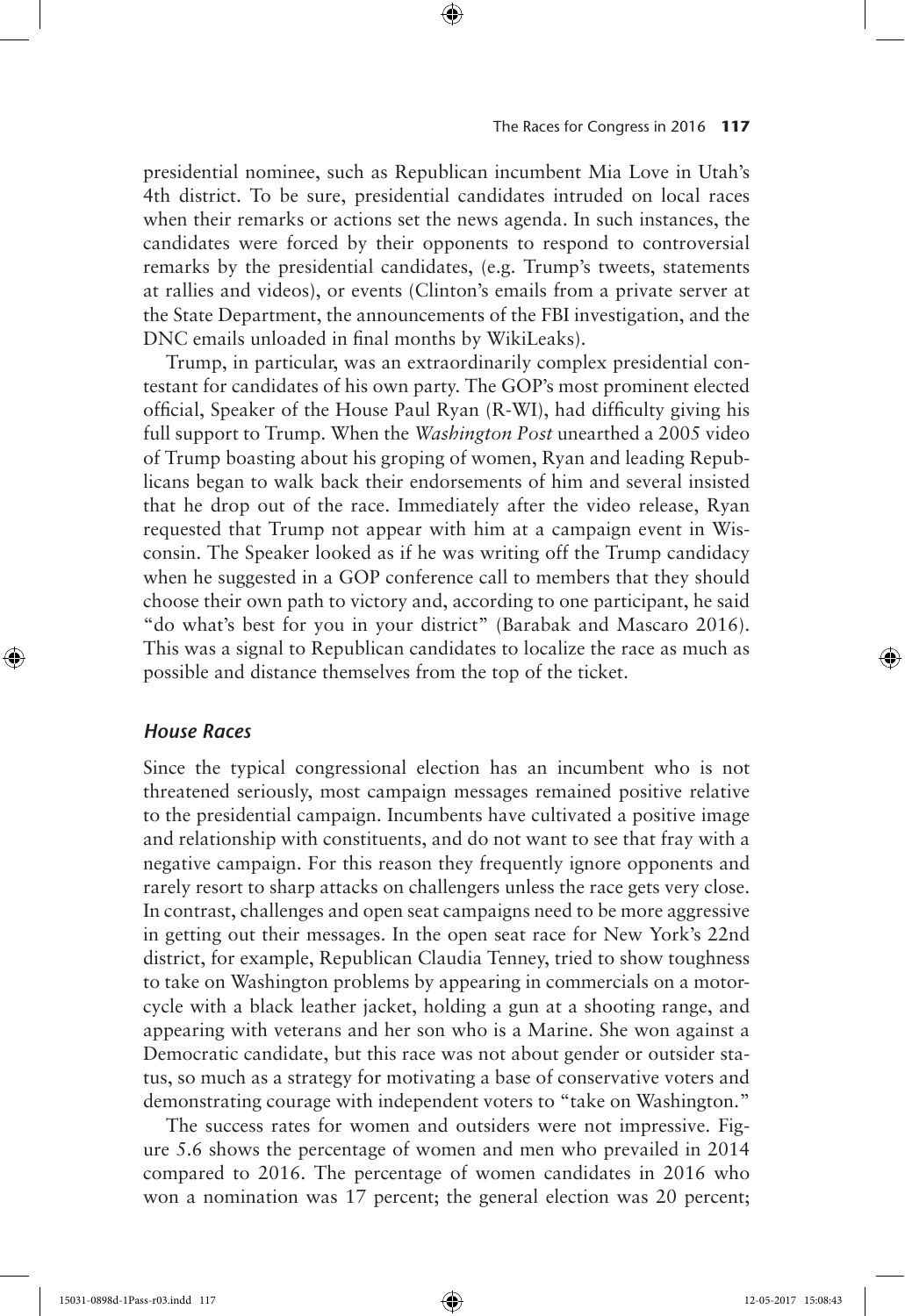

⊕

**118** Paul S. Herrnson and Raymond J. La Raja



*Source:* Compiled by the author from Herrnson (2016), candidates' web sites, and other public sources.

and being a House member was 19 percent. These figures are virtually identical to those in 2014. Figure 5.7 adds to the story. It shows the rates at which different types of candidates prevailed relative to the number of candidates of that type. So, for example, among all women candidates, just 26 percent gained a position in the House. This success rate was slightly greater than for male candidates at 23 percent. Outsider candidates had very low success rates with just 2 percent of them winning a seat, compared with 19 percent of unelected officials and 58 percent of elected officials.

Maine's 2nd District illustrates some of challenges to making this a year of the woman. This district pitted a rematch of one-term Republican incumbent Bruce Poliquin against Democratic challenger Emily Cain. This is among the most rural districts in the nation and is peppered with old mill towns. Both candidates tried to make the race local and avoid being affected by national issues and the unpredictability of the presidential campaign. To some extent the strategy worked for the Democratic candidate who picked up more rural voters than Clinton. Both candidates emphasized anti-trade positions and support for gun rights. The Republican candidate refused to say whether he would vote for Trump, but he appeared to benefit from the same national forces propelling Trump.<sup>5</sup> Despite the contest being considered a true toss-up (the district went slightly for Obama over Romney in 2012, 44 percent to42 percent), the Republican won with almost a 10 percent margin. The race was inundated with independent

⊕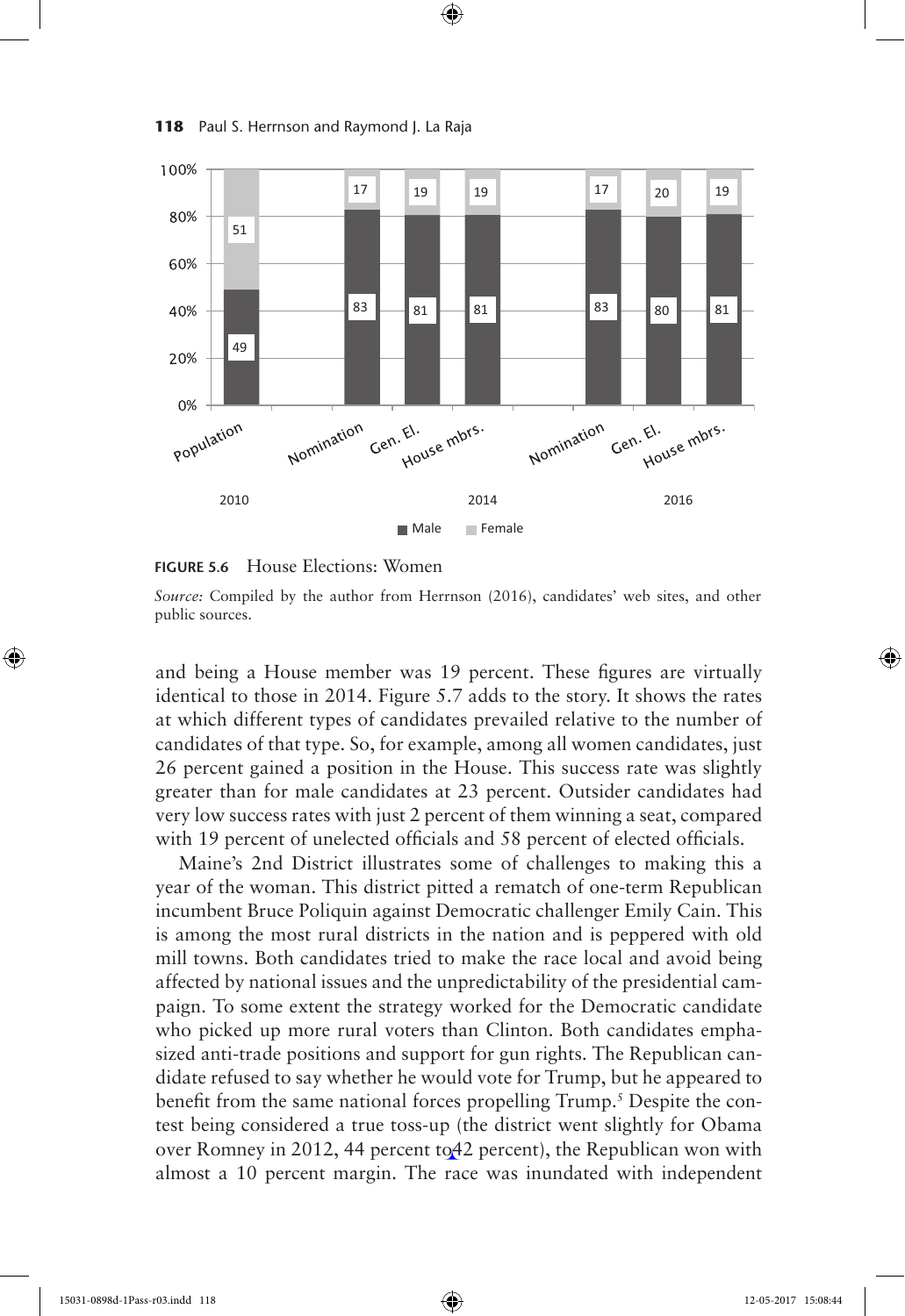



⊕





spending from party committees and allied interest groups such as the National Rifle Association in support of the Republican candidate and a Super PAC compromised of liberal groups supporting the Democrat.

In the adjacent state of New Hampshire, the outcome was different even though the district was also rural/suburban and overwhelmingly white. This time a woman won, but it was mostly because the incumbent Republican faced a scandal. The seat was held by Republican Frank Guinta, facing a fourth race against Carol Shea-Porter. Democrats thought she was not moderate enough for this district to win and hold it, and her record suggests as much. She lost the seat against Guinta in 2010, regained it in 2012, lost it in 2014, and regained it in 2016. In other words, she only held the seat during presidential years when the electorate is typically more favorable to Democrats. Importantly, Guinta was a weakened candidate because he was involved in campaign finance scandals that caused even members of his own party to repudiate him. The fact that the independent candidate won almost 10 percent of vote shows that there was significant dissatisfaction with both major party candidates.

Amateur candidates appeared in some key races even though it was not necessarily their amateur status that won the day. Moreover, even in these races Trump was not much of an issue, despite the fact that the Democrats tried to make it one. In an open-seat contest in Florida's 18th district, for example, the amateur Democratic candidate Randy Perkins was a wealthy businessman facing an amateur Republican and U.S. Army veteran Brian Mast. Perkins tried to link the Republican candidate to Trump, most pointedly after Trump's video emerged. The charges did not seem to stick

15031-0898d-1Pass-r03.indd 119 12-05-2017 15:08:44

⊕

↔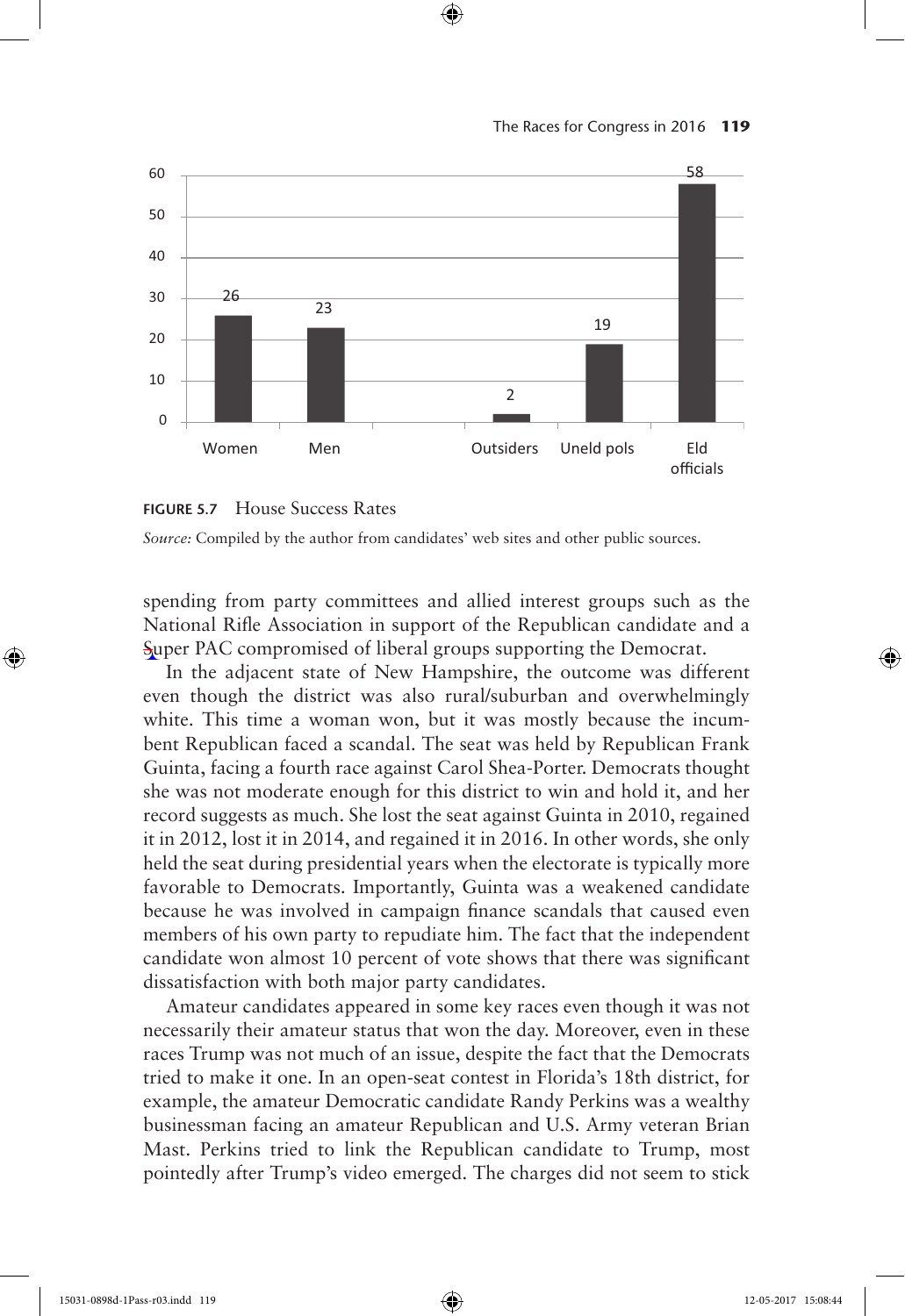and Mast continued to stand by Trump. While this race featured discussion of national issues, the candidates tried to focus on local issues, too, including projects regarding Indian River Lagoon and the Everglades, and which candidate would be better in securing jobs for the district (Editorial Board, Treasure Coast Newspapers 2016). At the end of the day, however, the vote shares correlated highly with the vote shares received by the presidential candidates in these districts.

⊕

This race seems emblematic of an increasing trend in congressional elections. Regardless of the candidates and local issues, the rates of party voting are extremely high for presidential contest and congressional seats (Jacobson 2015). In 2012, district level vote shares for President and House candidates correlated at greater than 0.956 , with only 6 percent of districts having split verdicts. Similar dynamics appear to have been operating in the 2016 election. People who supported the President's performance were highly likely to vote for Clinton and Democratic congressional candidates. Those who did not were going to vote for the Republican candidates, regardless of who was the GOP nominee. In House elections especially, party line voting strongly favors Republicans because they have structural advantages in the distribution of partisans across congressional districts (Jacobson 2015).7 This is one reason why it is so difficult for Democrats to pick up seats in the House, particularly in a status quo election.

In pre-Labor Day predictions, Cook Reports listed 56 races as potentially competitive. Among these, there were just five seats that were occupied by a Republican in districts that were likely or leaning for a Democratic pick-up. The Democrats swept these (FL-10, 13, VA-4, NV-4 and NH-1). However, they had the potential to pick up many more in 16 toss-up seats occupied by Republicans. Democrats won just four of these seats and gave up a seat they controlled in Nebraska's 2nd district. Democrats also lost two seats they previously controlled in districts that were leaning or likely Republican (Cook Political Report 2016). All told, they picked up just six House seats for the 115th Congress, resulting in a 241–194 majority for the Republican party.

# *Senate Races*

The balancing act for candidates dealing with Trump at the top of the ticket was especially challenging in Senate races where the presidential campaign loomed larger. In the competitive contests, most Republicans did a dance that criticized Trump and tempered their support for him, without entirely throwing him overboard. For the most part, candidates did not campaign as if this was a "change election" in the same manner as Trump. According to the Wesleyan Media Project, Senate ads mentioned the word "change" just 4 percent of time, and that was in support of Senate

⊕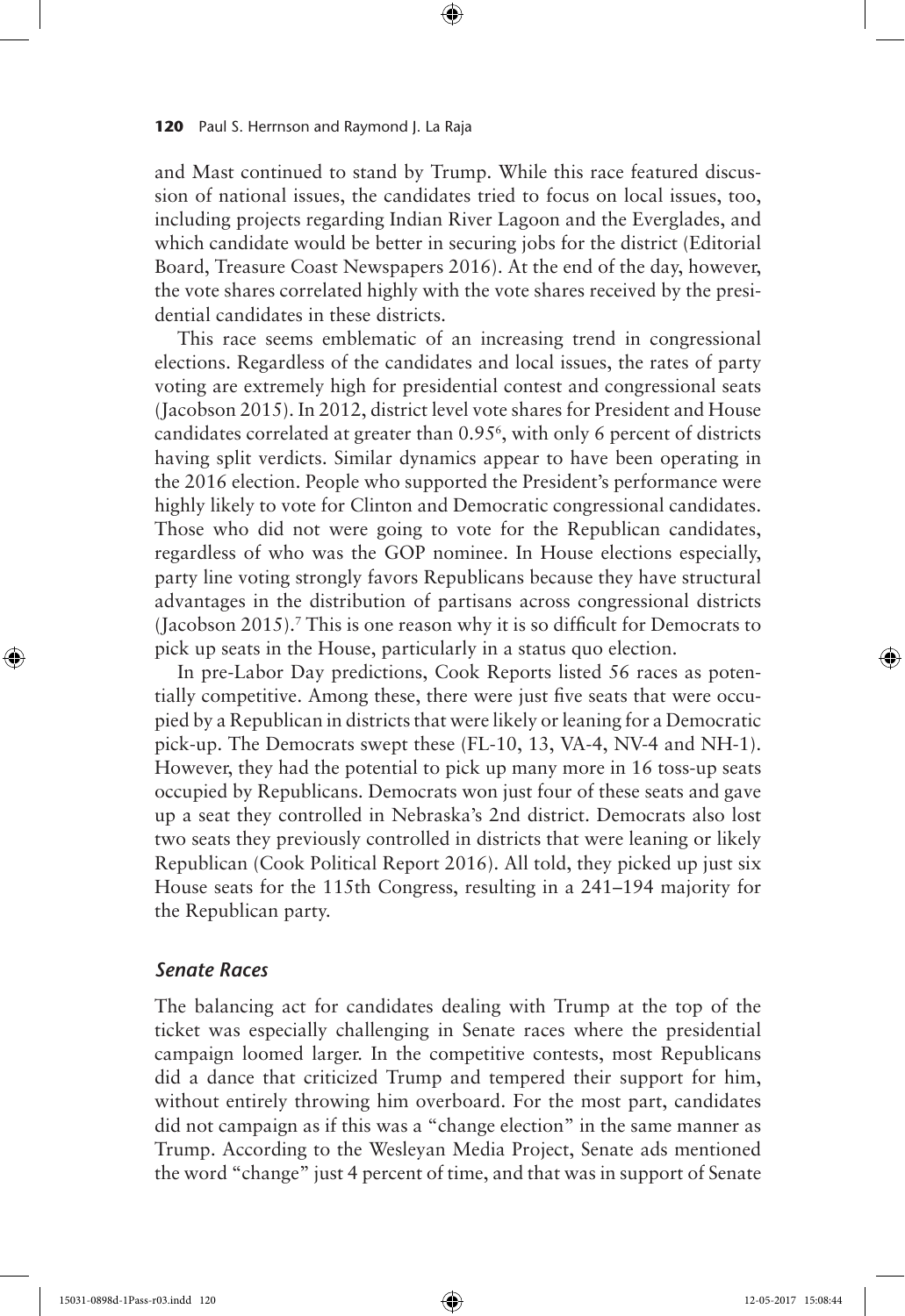Democrats trying to take back the Senate majority. Most ads on the GOP side tried to paint the Democratic candidates as too liberal, tying them to President Obama—who Republican voters tend to see as extremely liberal. Democratic challengers, in contrast, used ads that claimed, rather conventionally, that Republicans officeholders were beholden to "special interests" and helping the wealthy.

⊕

Even if congressional elections were not about change, this does not mean voters tolerated candidates who they viewed as Washington "insiders." Three Senate races stand out in particular: Wisconsin, Indiana, and Missouri. These seats in the Midwest were all controlled by Republicans and retained by them. Somewhat paradoxically, the Democratic challengers were all tagged as Washington insiders. This was particularly true in Indiana, where Evan Bayh, a Democratic veteran of state politics, was beaten badly by Representative Todd Young because the Republicans were able to portray Bayh as a creature of Washington whose connections to Indiana had eroded. A similar fate was in store for former Democratic Senator Russ Feingold, who was trying to win back his seat against incumbent Ron Johnson in Wisconsin. Johnson effectively portrayed Feingold as a career politician. Both Democratic candidates lost by much wider margins than anyone ever expected. It cannot be overlooked that the Republican candidates in these states were beneficiaries of a surge in rural and white working-class voters who came to the polls in support of Trump and voted for the Republican Senate candidate. In Missouri, however, Democrat challenger Jason Kander almost pulled off a major upset against Republican incumbent Roy Blunt. Kander was able to portray Blunt as an out-of-touch Washington crony. Kander's surprisingly strong showing was boosted by his military background and by an unusual ad in which he put tougher an assault rifle blindfolded. Blunt tried to tie the Democrat closely to Obama, who is very unpopular in Missouri, and in the end this may have saved him. Trump won the state by huge margin of 18 percentage points, while Blunt won by just 3.2 percentage points.

A second feature of these Senate campaigns is that women did fairly well in some close contests, but only boosted their numbers in the Senate by one seat. In states that are firmly or trending Democrat, women won in Illinois, Nevada, and New Hampshire, while suffering a surprising loss in Pennsylvania. At the same time, women were not yet able to break through against incumbents in the red states of Arizona and North Carolina, which are undergoing rapid demographic changes that increasingly favor Democrats.

In the Nevada open seat being vacated by Senate Minority Leader Harry Reid, Catherine Cortez Masto, a Democrat became the first Latina senator, defeating GOP Representative Joe Heck. A war veteran, Heck tried to campaign as moderate in a state with rapidly increasing numbers of Latino

15031-0898d-1Pass-r03.indd 121 12-05-2017 15:08:44

⊕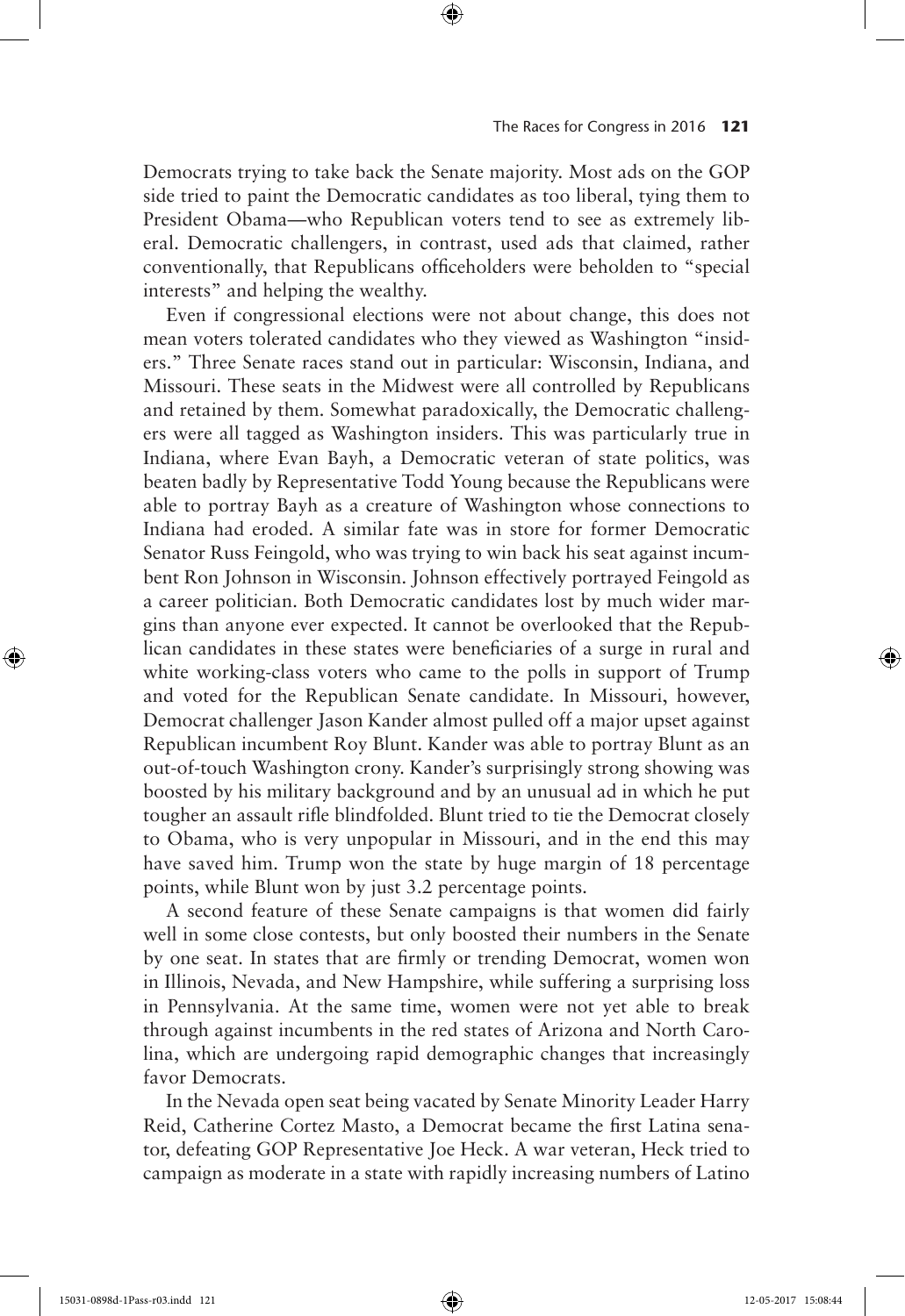and Democratic voters affiliated with union workers from the casinos and hotels. At first, Heck was critical of Trump during the primaries, and then tried to support him tepidly. His back-and-forth appeared to alienate his Republican base. At the same time, Masto was helped by a significant voter mobilization effort by the Clinton campaign.

⊕

In Illinois, another blue-leaning state, the Democratic challenger Tammy Duckworth beat Senate Republican incumbent, Mark Kirk. Kirk tried to completely disassociate himself from Trump, at one point tweeting that "DJT is a malignant clown—unprepared and unfit to be president of the United States" (DeBonis and Phillip 2016). Kirk was a moderate Republican (he supports gay rights) and tried to localize the election but he angered a faction of his base by refusing to support Trump (Davey 2016). Duckworth was a member of the U.S. House and her military background likely helped her beyond her Democratic base. She lost her legs in the Iraq War after the helicopter she co-piloted was shot down. In the end, she won by an unusually large margin against the incumbent, 54 percent to 40 percent.

A female Senate candidate lost in Pennsylvania, a state that many believed had become firmly Democrat. Once Trump won the nomination, Republicans were especially fearful that the incumbent Patrick Toomey would lose to challenger Katie McGinty because he would not retain educated voters in the Philadelphia and Pittsburgh suburbs. It was the most expensive race in the country as the parties and interest groups spent extravagantly on independent ads. McGinty tried to frame herself as probusiness Democrat, even though she had strong pro-environment credentials. She also allied herself closely with Clinton. Toomey, on the other hand, never endorsed Trump and avoided questions about whether he would vote for him. In the end, Trump may have helped him by boosting turnout in the Republican base and winning a significant share of workingclass white voters who went to the polls.

The closest Senate contest pitted two experienced women against each other. In New Hampshire, the popular Senator Kelly Ayotte (R-NH) had to do the "Trump dance" of how closely she wanted to tie herself to him. She was flummoxed in the campaign by conflicting statements she made about him, in one instance saying she "absolutely" saw him as a role model, and later saying she would not vote for him. She was being challenged by Governor Maggie Hassan, a Democrat who was also popular in the Granite State. Hassan allied herself with Clinton but tried to woo independents by saying she supported better screening of Syrian refugees before they could come to New Hampshire. Both candidates tried to talk in bipartisan terms about opioid epidemic and other local issues. In the end, Hassan won this race by a hairbreadth of 0.1 percent.

⊕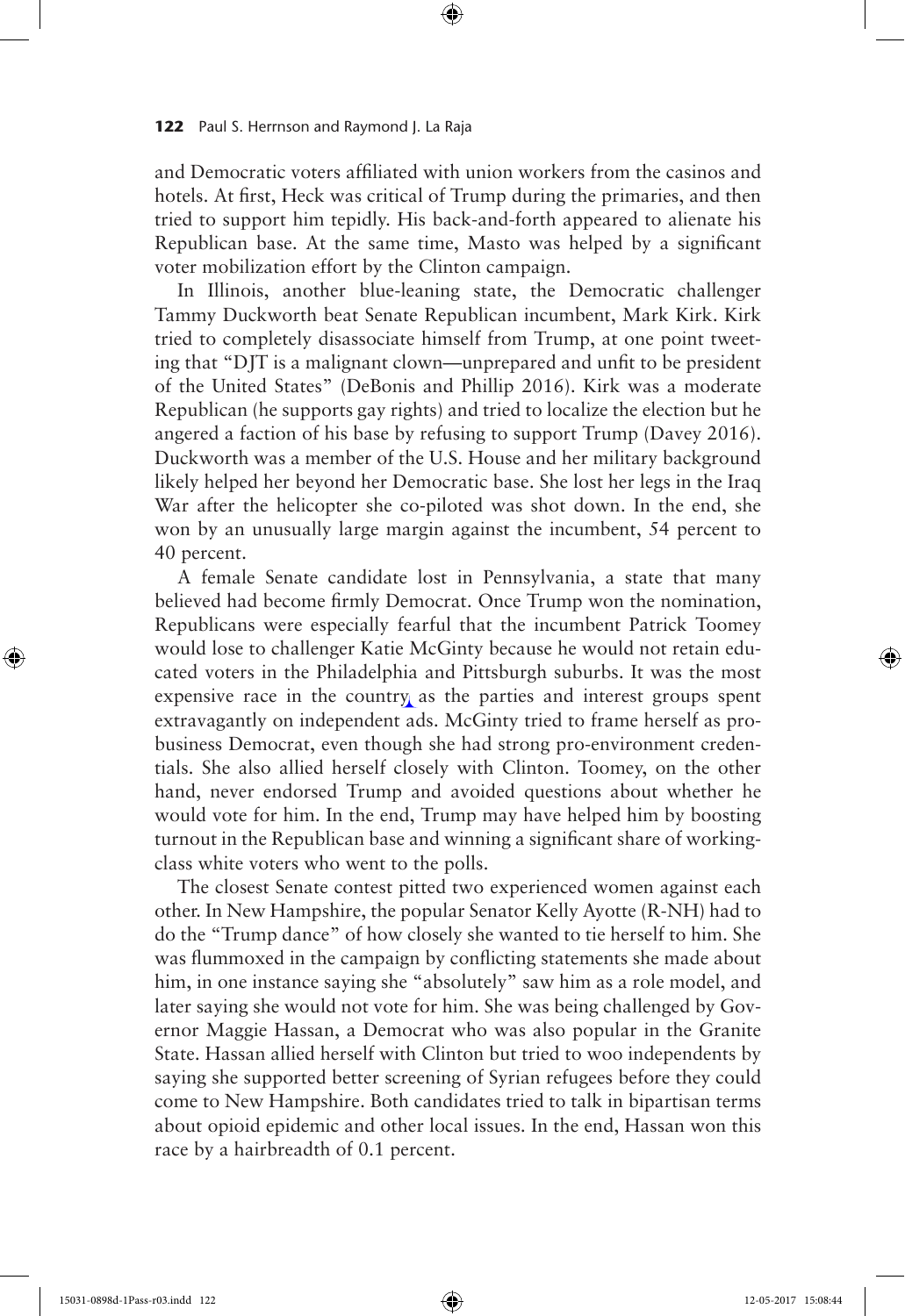## The Races for Congress in 2016 **123**

In red states with shifting demographics, women made valiant bids to unseat incumbents but fell short. In Arizona, for example, Republican Senator McCain initially faced a surprising tough reelection campaign against Representative Ann Kirkpatrick. Despite being denigrated by Trump for not being a war hero because he was captured, McCain said he would support the Republican nominee out of party loyalty. He then rescinded this support after the video release of Trump in 2005 because of his "demeaning comments about women and boasts about sexual assaults" ("Did Democrats Regain Control of the Senate? No. Here Are 10 Races We Watched" 2016). Kirkpatrick, like other Senate Democrats, allied herself closely with Clinton. The McCain campaign attacked her relentlessly for her support of President Obama's Affordable Care Act. McCain ended up winning the race by a comfortable margin, 53.4 percent to 41.1 percent.

⊕

The race was closer in North Carolina (51.1 percent to 43.2 percent), where Democratic challenger and state legislator Deborah Ross tried to portray the incumbent Republican Richard Burr as a Washington insider. In return Burr, casted his opponent as being too liberal by reminding voters about her work for the American Civil Liberties Union, while emphasizing his support for gun rights and his key position on the Senate Intelligence Committee where he could challenge an Obama foreign policy that his base saw as weak.

# **Conclusion: A Tale of Two Elections**

The dynamics of the 2016 presidential primaries appeared to presage upheaval across the electoral field. And yet this was not the case for congressional elections. We did not observe a surge in support for outsider or amateur candidates, even if many voters disliked insiders. While the voters in presidential contests elected the most iconic outsider in the history of U.S. presidential elections since Andrew Jackson, the congressional races went forward with barely a trace of throwing out incumbents and conventional candidates.

Regarding the potential for the "year of the woman" with Hillary Clinton at the top of the ticket, we did not see an increase in women in downballot races despite key wins in Senate races. Three new Senators are women. One defended an open seat vacated by Harry Reid in Nevada, Catherine Cortez Masto (D). The other two beat incumbents. In Illinois, Tammy Duckworth (D) defeated Senator Mark Kirk (R) and in New Hampshire, Maggie Hassan (D) defeated another woman, Senator Kelly Ayotte (R). At the same time, however, two women Senators, Barbara Mikulski (D-MD), and Barbara Boxer (D-CA) retired. Mikulski was replaced by Representative Chris Van Hollen, and Boxer was replaced by

why is this title of article here in quotes and not liust New York Times?

↔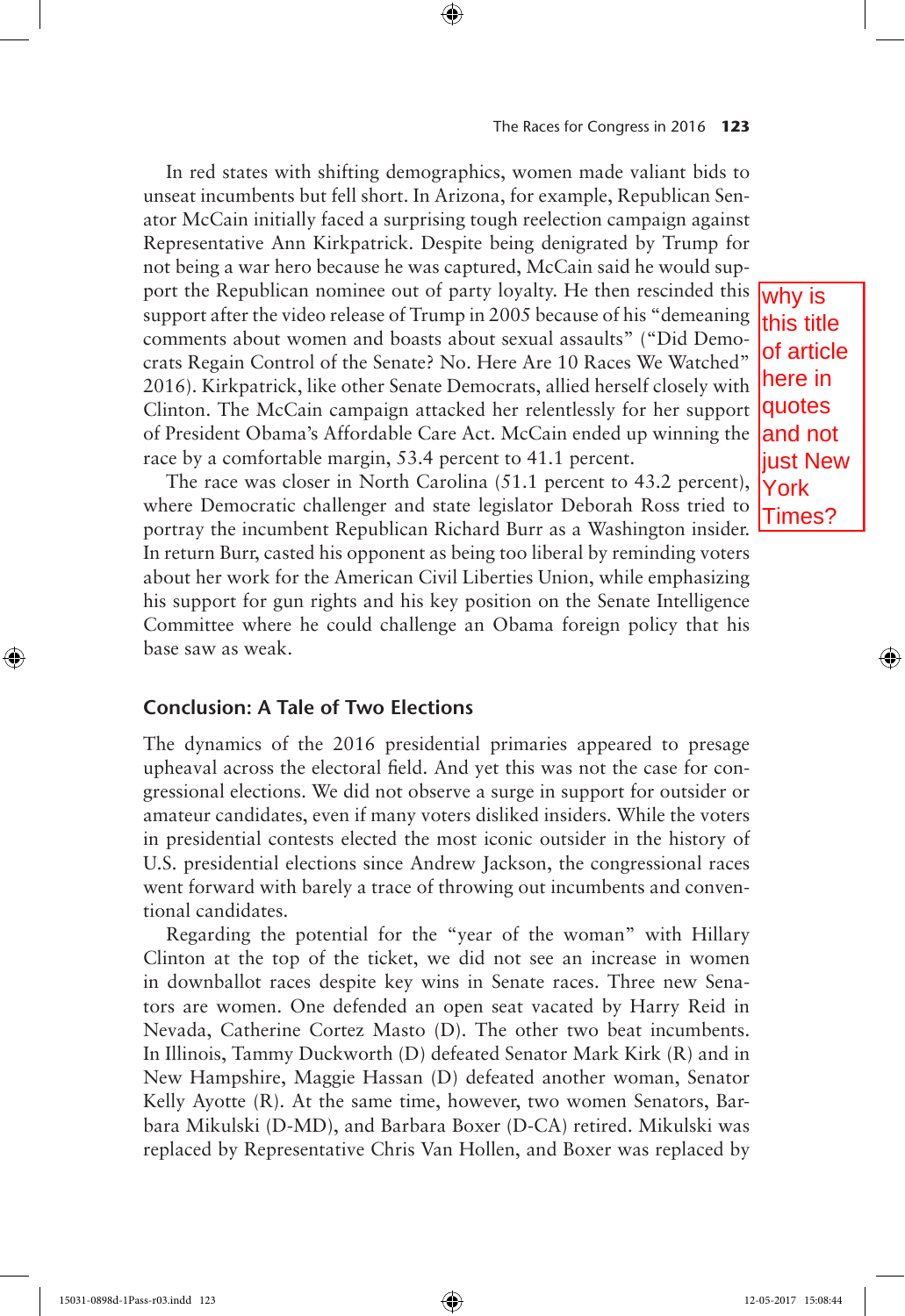California Attorney General Kamala Harris—who beat out U.S. Representative Loretta Sanchez. Thus, there was only a net increase of one woman to the Senate from 20 to 21 in the 115th Congress (16 Democrats and five Republicans). Meanwhile, in the House the number of women declined by one from 84 to 83, which reflects just 19 percent of the chamber.<sup>8</sup>

⊕

The conclusion we draw is that this was a status quo election for Congress, regardless of the fireworks in the presidential race.<sup>9</sup> It was indeed a tale of two elections. What we see going forward based on outcome of congressional election is a continuation of the intense policy and electoral battles fought at the margins. These close margins make it less likely that parties in Congress will compromise, each seeing keeping distinctive positions in a strategic gambit to pursue majorities in the next election (Lee 2016). As the minority party, Democrats are likely to be more unified during the 115th Congress, while Republicans will continue to face factionalism between members of the anti-government Freedom Caucus and the more mainstream conservatives.

The most significant change is that the government is now unified under one party. The last time this happened was 2008 with Obama's first election. As a result, Democrats were able to push through the Affordable Care Act. However, that highly partisan effort created an electoral backlash that might give Republicans pause. In the subsequent 2010 midterm, Democrats lost their majority in the House and almost in the Senate. The energized Republicans were able to push back hard on much of Obama's policy agenda for the rest of his presidency. In races further down the ballot, the Democrats lost more than 800 state legislative elections and control over many state governments. Not only did this affect their capacity to control the redistricting process in 2010, these purges have hurt the party long-term with a smaller crop of legislators moving through state legislative chambers in preparation for leadership in higher office. In the 2018 elections, Republicans could face similar situation if they overreach in pushing policies during the first term that do not reflect a broader consensus in the nation.

Given the differences between Trump and mainstream Republicans, we can expect periodic conflict between the President and members of his own party in Congress. While Republicans are united on policies such as reducing taxes and eliminating government regulations, it is not clear they have a consensus plan to repeal and replace Obamacare. Moreover, large differences exist over immigration and trade, where the new President's position is more restrictive than others in his party. In foreign policy, he will likely face significant resistance from Senators in both parties where a bipartisan consensus exists on a liberal world order shaped by the United States willingness to shoulder security burdens, such as NATO and other

⊕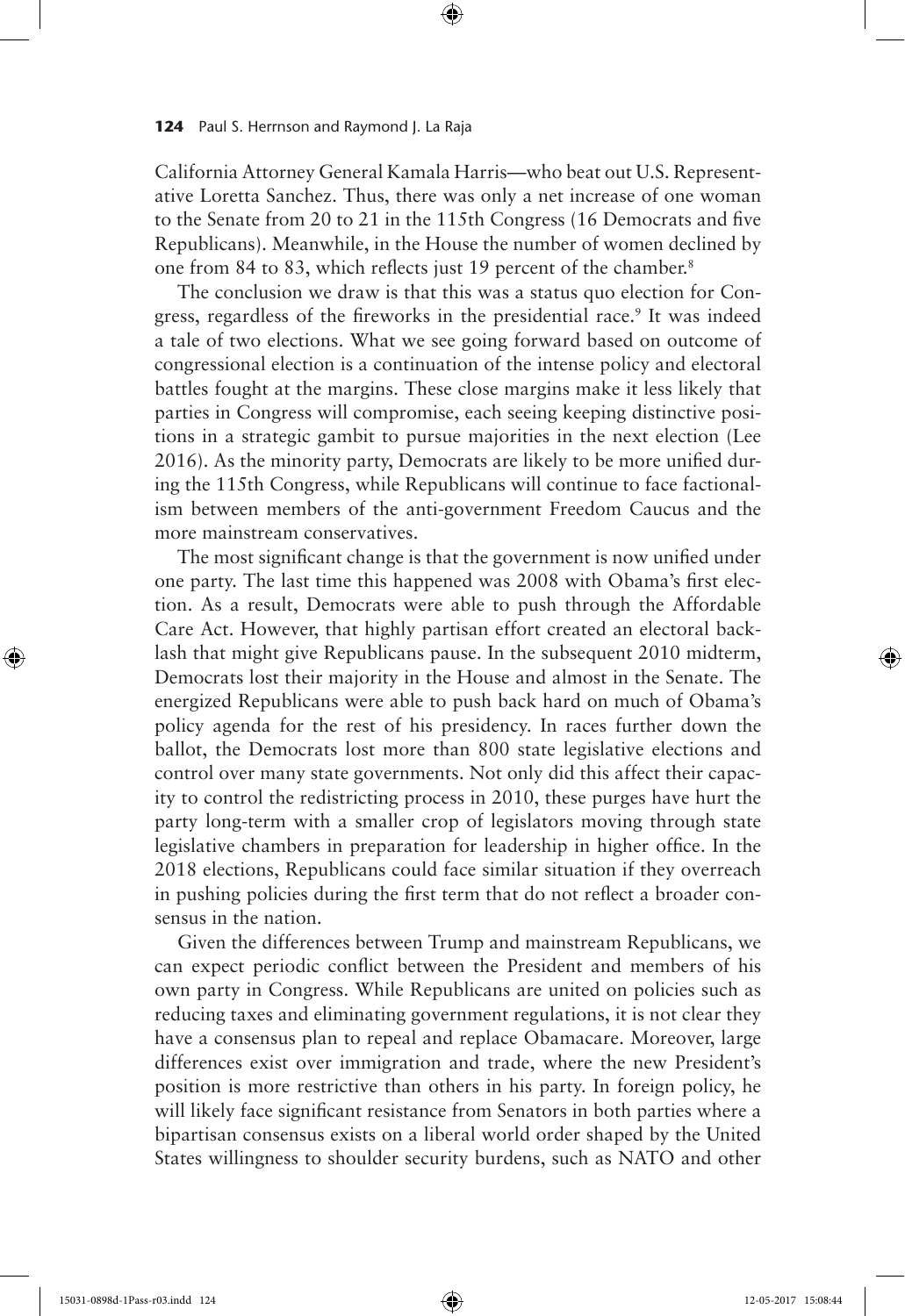treaties in support of a Pax Americana. Trump wants other countries to their pay their "fair share" while Congress is more likely to preserve a status quo that gives the United States a dominant global presence and maintains international stability.

⊕

The stakes of this election were particularly high for shaping the direction of the federal courts. The unexpected death of Supreme Court Justice Antonin Scalia in February 2016 gives the President an immediate opportunity to shape the direction of the Court. Senate Majority Leader Mitch McConnell was able to put off the confirmation of Obama's selection for the Court in declaring that the vacancy should be filled by the next President. In the end, McConnell's strategy worked. Democrats did not take back the Senate and the new President is a Republican, which, as expected, led to a more conservative appointment to the Supreme Court and could lead to additional conservative appointments if other justices leave the bench in the next few years..

With the stakes so high, both parties are preparing immediately for the 2018 elections. The President's party typically loses seats after his first two years in office, a product of public disappointment after much optimism. Trump did not have coattails to help Republicans win in Democraticleaning or toss-up competitive seats. For this reason, the number of newly elected House members who might be vulnerable will not be large. In the Senate, it seems unlikely that Democrats will win a majority because they are mostly defending 23 seats compared to just eight for the Republicans. At the same time, many of the seats Democrats must defend are in states that Donald Trump won.10 A disastrous presidency, of course, could change all these predictions and sweep in the Democrats. With so many unpredictable features regarding the new administration, including Trump's ability to govern, it is hard to tell what the impact on the next Congress will be.

In the end, this was a tale of two elections. If the presidential election was a surprise win by a rabble-rousing outsider, the congressional elections were a relatively sedate rendering of the status quo to choose the 115th Congress.

# **Notes**

⊕

- \* The authors would like to thank University of Connecticut undergraduate research assistant, Jared Quigley, and UConn Political Science Honors Bennett RA program for its support.
- 1 See Gallup 2016, September 7–11, available at www.gallup.com/poll/1669/ general-mood-country.aspx
- 2 See especially *SpeechNOW.org v. Federal Election Commission*, 599 F.3d 686 (D.C. Cir. 2010); *Citizens United v. Federal Election Commission*, 558 U.S.310 (2010).

15031-0898d-1Pass-r03.indd 125 12-05-2017 15:08:44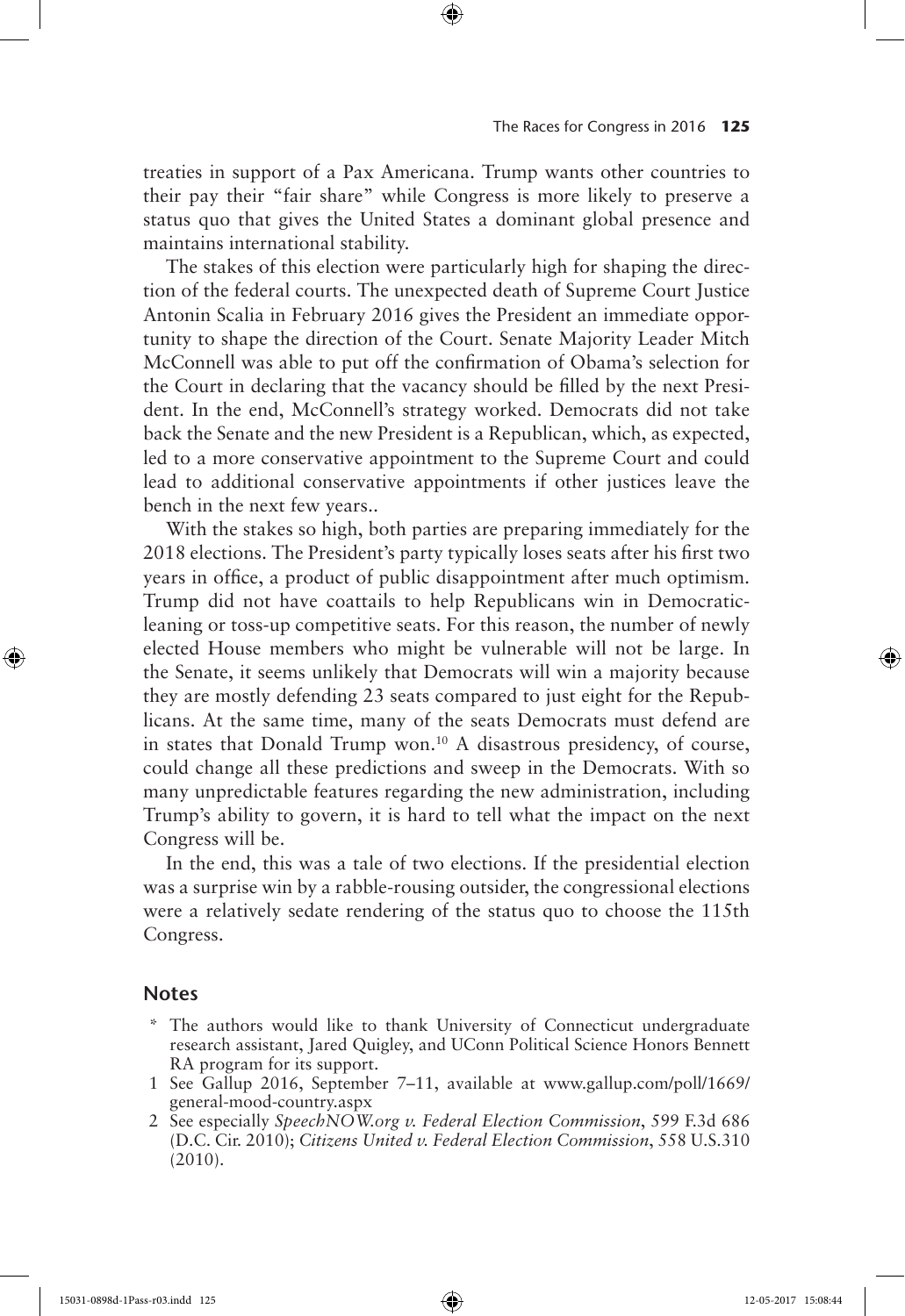3 The Supreme Court's 2010 ruling in *Citizens United v. Federal Election Commission*, which declared corporations, trade associations, labor unions, and other incorporated groups were free to use general treasury funds to make independent expenditures in elections, led to a substantial increase in outside spending in House races.

⊕

- 4 This analysis includes data through September 2016 rather than the full election cycle reporting, which ended December 31, 2016.
- 5 There were other close races where a surge in white working-class voters almost unseated Democratic incumbents including Rep. Tim Walz (D, MN-1), Rep. Collin Peterson (D, MN-7), and Rep. Matt Cartwright (D, PA-17). See Sabato's Crystal Ball (2016).
- 6 Correlated simply means that two variables change together. In this case, the vote share received by the party's congressional candidate fluctuated almost perfectly (a score of 1 would be perfect correlation) with the vote shares for the party's presidential nominee.
- 7 Romney, for example, ran head of Obama in 226 districts compared to 209 despite Obama's Electoral College and popular vote win.
- 8 The number of minorities increased slightly and mostly represented by Democratic lawmakers (49 African-Americans, 38 Hispanics and 15 Asian-Americans) (Marcos 2016).
- 9 It appeared to be a status quo election in state legislative elections, as well. Republicans continued their dominance, picking up 138 seats in the Rust Belt—probably with the help of Trump—while Democrats picked up 95 seats, many in Southwestern states with an increasingly Latino electorate (Sabato 2014; Narea and Shephard 2016).
- 10 This includes Florida, Indiana, Missouri, Montana, North Dakota, Ohio, Pennsylvania, West Virginia, and Wisconsin.

## **Bibliography**

⊕

- Abramowitz, Alan. 2016. "Forecasting the 2016 Presidential Election: Will Time for Change Mean Time for Trump? " *Sabato's Crystal Ball*, August 11. www. centerforpolitics.org/crystalball/articles/forecasting-the-2016-presidentialelection-will-time-for-change-mean-time-for-trump/ (accessed December 19, 2016).
- Barabak, Mark Z. and Lisa Mascaro. 2016. "Republican Split Deepens as House Speaker Ryan Abandons Trump, Says Every Candidate for Themselves." *Los Angeles Times*, October 10. www.latimes.com/politics/la-na-pol-trump-republicans-20161010-snap-story.html
- Canon, David T. 1993. "Sacrificial Lambs or Strategic Politicians? Political Amateurs in U.S. House Elections." *American Journal of Political Science* 37:4. Pp. 1119–1141.
- Center for American Women and Politics, Rutgers University. 2016. "Women Candidates in 1992–2016," www.cawp.rutgers.edu/sites/default/files/resources/ canprimcong\_histsum.pdf
- Center for Responsive Politics. 2016a. "Cost of Elections." https://www.opense crets.org/overview/cost.php
- Center for Responsive Politics. 2016b. "Most Expensive Races." https://www. opensecrets.org/overview/topraces.php?cycle=2016&display=currcandsout
- Center for Responsive Politics. 2016c. "Reelection Rates Over the Years." www. opensecrets.org/overview/reelect.php

15031-0898d-1Pass-r03.indd 126 12-05-2017 15:08:44

↔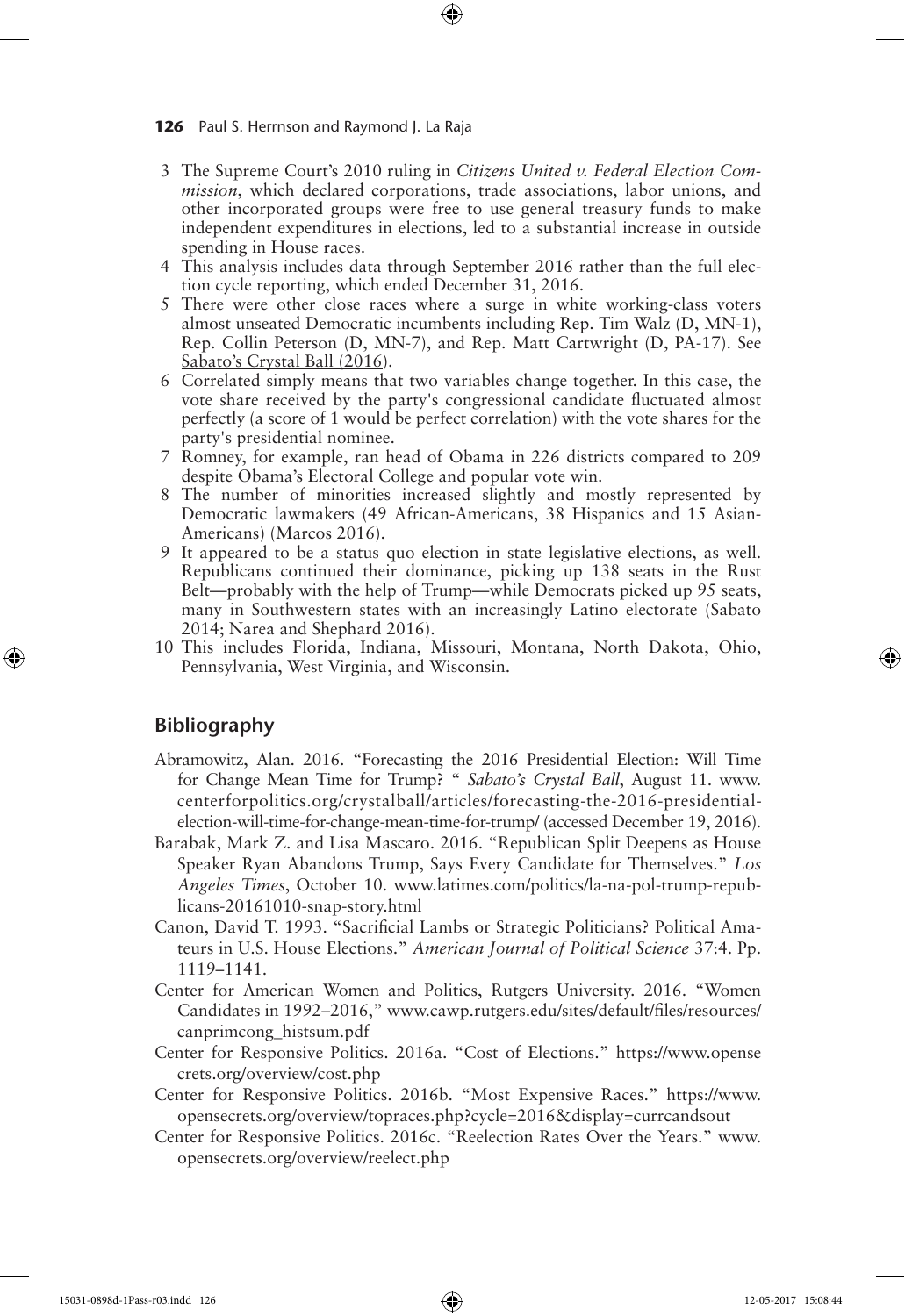- Cohn, Nate. 2016. "The Upshot: The New Blue and Red: An Educational Split Is Replacing the Culture War." *New York Times*, October 19. www.nytimes. com/2016/10/20/upshot/the-new-blue-and-red-educational-split-is-replacingthe-culture-war.html?action=click&contentCollection=The%20Upshot&modu le=RelatedCoverage&region=Marginalia&pgtype=article
- Cook Political Report. 2016. "2016 House Results by Race Rating." November 8. http://cookpolitical.com/house/charts/race-ratings
- Davey, Monica. 2016. "Tammy Duckworth Unseats Mark Kirk in Illinois Senate Race." *New York Times*, November 8. www.nytimes.com/2016/11/09/us/poli tics/illinois-senate-tammy-duckworth.html?\_r=0=
- DeBonis, Mike and Abby Phillip. 2016. "Ryan Calls Off Plans to Campaign With Trump; GOP-ers Rush to Distance Themselves." *Washington Post*, October 7. www.washingtonpost.com/news/powerpost/wp/2016/10/07/ryan-mcconnellsilent-on-lewd-trump-video/?utm\_term=.b66979f74286
- "Did Democrats Regain Control of the Senate? No. Here Are 10 Races We Watched." 2016. *New York Times*, November 8. www.nytimes.com/2016/11/08/us/poli tics/senate-races.html?action=click&contentCollection=Politics&module=Rela tedCoverage&region=EndOfArticle&pgtype=article
- Editorial Board, Treasure Coast Newspapers. 2016. "Editorial Endorsement: U.S. House, District 118." *TC Palm*, October 23. www.tcpalm.com/story/opinion/ editorials/2016/10/23/editorial-endorsement-us-house-district-18/92423412/
- Harwood, John. 2016. "To Flip the House, How Big Would a Clinton Victory Margin Need to Be?" *New York Times*, October 24. www.nytimes.com/2016/10/25/ upshot/to-flip-the-house-how-big-would-a-clinton-victory-margin-need-to-be. html
- Herrnson, Paul S. 2016. *Congressional Elections: Campaigning at Home and in Washington*, 7th ed. Washington: CQ Press.
- Jacobson, Gary C. 2015. "Barack Obama and the Nationalization of Electoral Politics." *Electoral Studies* 40: 471–481.
- Jacobson, Gary C. and Samuel Kernell. 1981. *Strategy and Choice in Congressional Elections*. New Haven, CT: Yale University Press.
- Kamisar, Ben. 2016. "10 Senate Seats that Could Flip in 2018." *The Hill*, November 11. http://thehill.com/homenews/senate/306210-10-senate-seats-thatcould-flip-in-2018
- Kondik, Kyle and Geoffrey Skelley. 2016. "Incumbent Reelection Rates Higher Than Average in 2016." *Sabato's Crystal Ball*, December 15. www.centerfor politics.org/crystalball/articles/incumbent-reelection-rates-higher-than-aver age-in-2016/
- Lee, Frances E. 2016. *Insecure Majorities*. Chicago: University of Chicago Press.
- Maisel, L. Sandy and Walter J. Stone. 1997. "Determinants of Candidate Emergence in U. S. House Elections: An Exploratory Study." *Legislative Studies Quarterly* 22:1. Pp. 79–96.
- Marcos, Cristina. 2016. "115th Congress Will Be the Most Diverse in History." *The Hill*, November 16. http://thehill.com/homenews/house/306480-115thcongress-will-be-most-racially-diverse-in-history
- Narea, Nicole and Alex Shephard. 2016. "The Democrats' Biggest Disaster." *New Republic*, November 22. https://newrepublic.com/article/138897/democratsbiggest-disaster

⊕